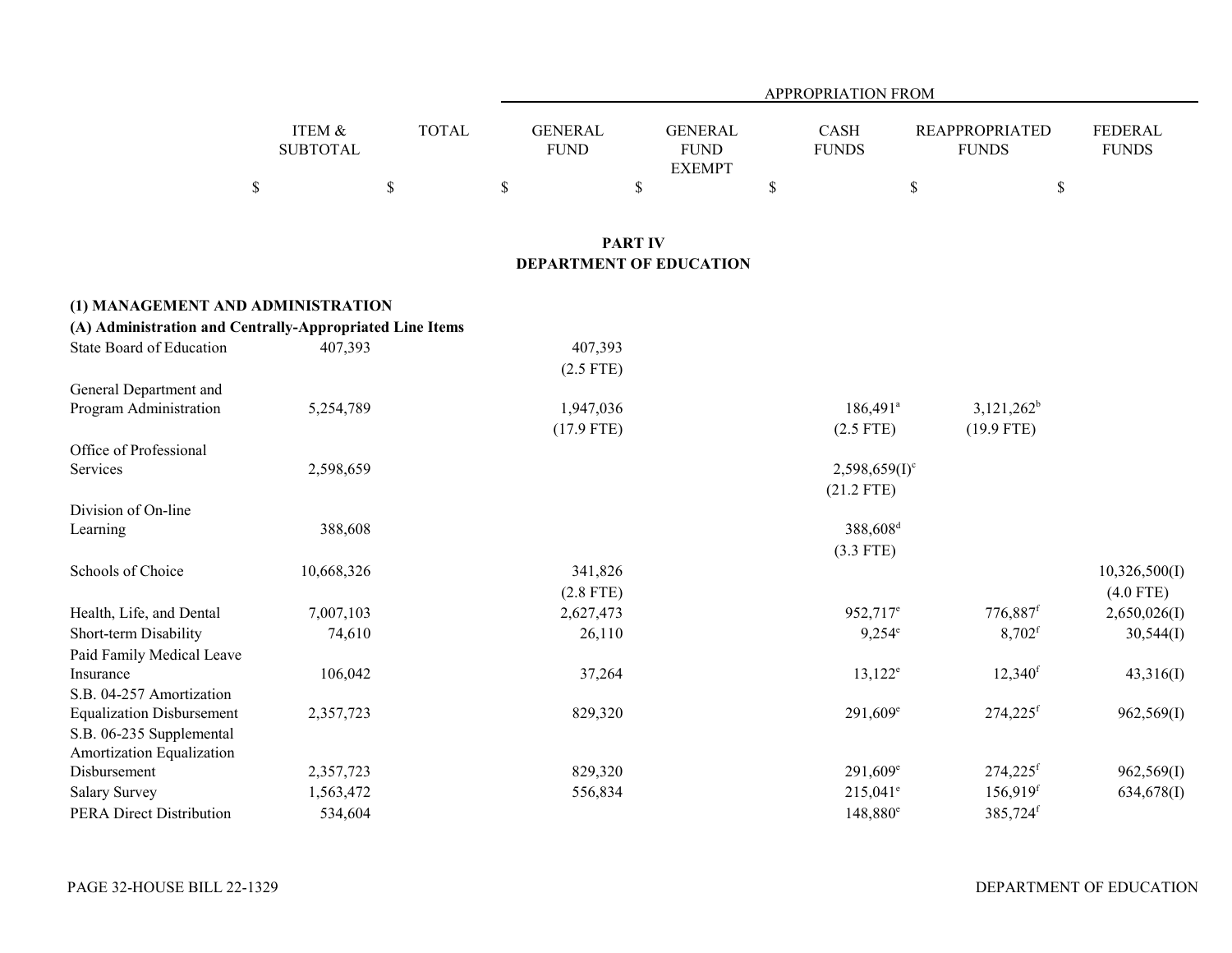|                                                |                           |              | APPROPRIATION FROM            |                                                |      |                             |                                       |                        |                                |  |
|------------------------------------------------|---------------------------|--------------|-------------------------------|------------------------------------------------|------|-----------------------------|---------------------------------------|------------------------|--------------------------------|--|
|                                                | ITEM &<br><b>SUBTOTAL</b> | <b>TOTAL</b> | <b>GENERAL</b><br><b>FUND</b> | <b>GENERAL</b><br><b>FUND</b><br><b>EXEMPT</b> |      | <b>CASH</b><br><b>FUNDS</b> | <b>REAPPROPRIATED</b><br><b>FUNDS</b> |                        | <b>FEDERAL</b><br><b>FUNDS</b> |  |
|                                                | $\$$                      | $\$$         | \$                            | \$                                             | $\$$ |                             | \$                                    | $\mathbb{S}$           |                                |  |
| Temporary Employees<br>Related to Authorized   |                           |              |                               |                                                |      |                             |                                       |                        |                                |  |
| Leave                                          | 29,961                    |              | 29,961                        |                                                |      |                             |                                       |                        |                                |  |
| Workers' Compensation                          | 235,883                   |              | 113,333                       |                                                |      | $30,782^e$                  |                                       | $7,971$ <sup>f</sup>   | 83,797(I)                      |  |
| Legal Services                                 | 1,019,771                 |              | 588,571                       |                                                |      | $404,980(I)^c$              |                                       | $26,220$ <sup>g</sup>  |                                |  |
| Administrative Law Judge                       |                           |              |                               |                                                |      |                             |                                       |                        |                                |  |
| Services                                       | 140,578                   |              |                               |                                                |      | $140,578$ <sup>h</sup>      |                                       |                        |                                |  |
| Payment to Risk                                |                           |              |                               |                                                |      |                             |                                       |                        |                                |  |
| Management and Property                        |                           |              |                               |                                                |      |                             |                                       |                        |                                |  |
| Funds                                          | 996,352                   |              | 996,352                       |                                                |      |                             |                                       |                        |                                |  |
| Leased Space                                   | 1,270,993                 |              | 90,758                        |                                                |      | 297,775 <sup>i</sup>        |                                       | 23,406 <sup>f</sup>    | 859,054(I)                     |  |
| Capitol Complex Leased                         |                           |              |                               |                                                |      |                             |                                       |                        |                                |  |
| Space                                          | 880,504                   |              | 349,780                       |                                                |      | $105,483^{\circ}$           |                                       | $85,629$ <sup>f</sup>  | 339,612(I)                     |  |
| Reprinting and Distributing<br>Laws Concerning |                           |              |                               |                                                |      |                             |                                       |                        |                                |  |
| Education                                      | 35,480                    |              |                               |                                                |      | $35,480^{\circ}$            |                                       |                        |                                |  |
|                                                | 37,928,574                |              |                               |                                                |      |                             |                                       |                        |                                |  |
| (B) Information Technology                     |                           |              |                               |                                                |      |                             |                                       |                        |                                |  |
| <b>Information Technology</b>                  |                           |              |                               |                                                |      |                             |                                       |                        |                                |  |
| Services                                       | 5,068,159                 |              | 4,534,130                     |                                                |      |                             |                                       | 534,029 <sup>k</sup>   |                                |  |
|                                                |                           |              | $(28.5$ FTE)                  |                                                |      |                             |                                       | $(6.9$ FTE)            |                                |  |
| Payments to OIT                                | 747,813                   |              | 422,766                       |                                                |      | $148,643^1$                 |                                       | $176,404$ <sup>f</sup> |                                |  |
| <b>CORE Operations</b>                         | 245,466                   |              | 122,722                       |                                                |      | $95,096^{\rm m}$            |                                       | $27,648$ <sup>n</sup>  |                                |  |
| <b>Information Technology</b>                  |                           |              |                               |                                                |      |                             |                                       |                        |                                |  |
| Asset Maintenance                              | 969,147                   |              | 969,147                       |                                                |      |                             |                                       |                        |                                |  |
| Disaster Recovery                              | 19,722                    |              | 19,722                        |                                                |      |                             |                                       |                        |                                |  |
|                                                | 7,050,307                 |              |                               |                                                |      |                             |                                       |                        |                                |  |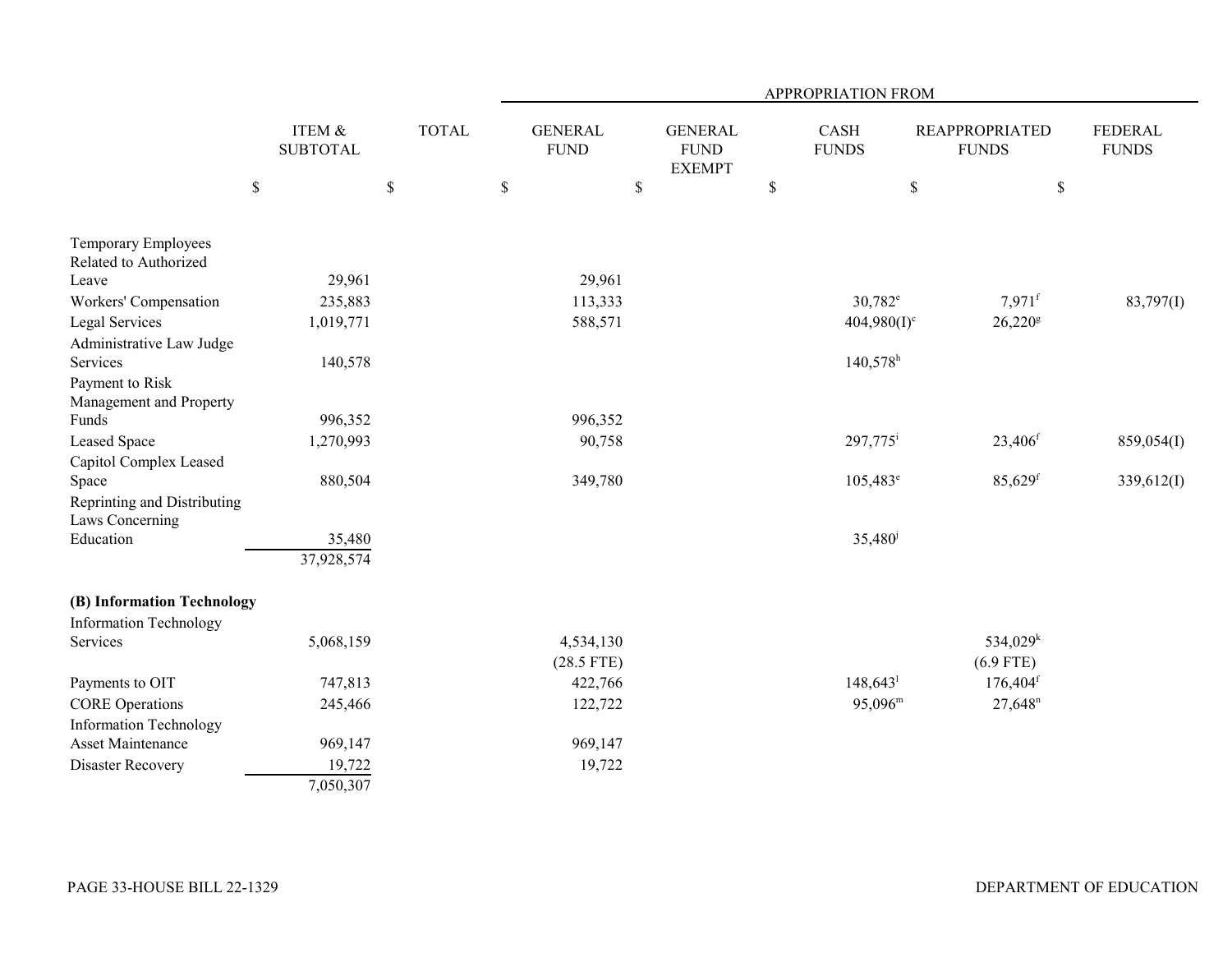|                                    |                              |              |                               |                                                | APPROPRIATION FROM      |                                       |                                |
|------------------------------------|------------------------------|--------------|-------------------------------|------------------------------------------------|-------------------------|---------------------------------------|--------------------------------|
|                                    | ITEM $\&$<br><b>SUBTOTAL</b> | <b>TOTAL</b> | <b>GENERAL</b><br><b>FUND</b> | <b>GENERAL</b><br><b>FUND</b><br><b>EXEMPT</b> | CASH<br><b>FUNDS</b>    | <b>REAPPROPRIATED</b><br><b>FUNDS</b> | <b>FEDERAL</b><br><b>FUNDS</b> |
|                                    | \$<br>$\$$                   |              | $\mathbb{S}$<br>\$            |                                                | $\mathbb{S}$            | \$<br>$\$$                            |                                |
| (C) Assessments and Data Analyses  |                              |              |                               |                                                |                         |                                       |                                |
| <b>Statewide Assessment</b>        |                              |              |                               |                                                |                         |                                       |                                |
| Program                            | 31,950,569                   |              |                               |                                                | 24,672,725 <sup>d</sup> |                                       | $7,277,844(I)$ °               |
|                                    |                              |              |                               |                                                | $(4.0$ FTE)             |                                       | $(12.5$ FTE)                   |
| Longitudinal Analyses of           |                              |              |                               |                                                |                         |                                       |                                |
| <b>Student Assessment Results</b>  | 1,240,220                    |              | 942,220                       |                                                | $298,000$ <sup>d</sup>  |                                       |                                |
|                                    |                              |              | $(5.9$ FTE)                   |                                                |                         |                                       |                                |
| Basic Skills Placement or          |                              |              |                               |                                                |                         |                                       |                                |
| <b>Assessment Tests</b>            | 50,000                       |              |                               |                                                | $50,000$ <sup>d</sup>   |                                       |                                |
| Preschool to Postsecondary         |                              |              |                               |                                                |                         |                                       |                                |
| <b>Education Alignment</b>         | 678,764                      |              | 37,309                        |                                                | $641,455$ <sup>d</sup>  |                                       |                                |
|                                    |                              |              | $(0.5$ FTE)                   |                                                | $(3.5$ FTE)             |                                       |                                |
| <b>Educator Effectiveness</b>      |                              |              |                               |                                                |                         |                                       |                                |
| Unit Administration                | 3,272,089                    |              | 3,142,692                     |                                                | $129,397$ <sup>d</sup>  |                                       |                                |
|                                    |                              |              | $(17.2$ FTE)                  |                                                | $(1.0$ FTE)             |                                       |                                |
| Accountability and                 |                              |              |                               |                                                |                         |                                       |                                |
| <b>Improvement Planning</b>        | 1,801,768                    |              | 1,251,436                     |                                                |                         |                                       | 550,332(I)                     |
|                                    |                              |              | $(4.6$ FTE)                   |                                                |                         |                                       | $(6.8$ FTE)                    |
|                                    | 38,993,410                   |              |                               |                                                |                         |                                       |                                |
|                                    |                              |              |                               |                                                |                         |                                       |                                |
| (D) State Charter School Institute |                              |              |                               |                                                |                         |                                       |                                |
| <b>State Charter School</b>        |                              |              |                               |                                                |                         |                                       |                                |
| Institute Administration,          |                              |              |                               |                                                |                         |                                       |                                |
| Oversight, and                     |                              |              |                               |                                                |                         |                                       |                                |
| Management                         | 5,000,000                    |              |                               |                                                |                         | $5,000,000(I)^p$                      |                                |
|                                    |                              |              |                               |                                                |                         | $(11.7$ FTE)                          |                                |
| <b>Institute Charter School</b>    |                              |              |                               |                                                |                         |                                       |                                |
| Assistance Fund                    | 1,800,000                    |              |                               |                                                | 1,800,000 <sup>q</sup>  |                                       |                                |
| Other Transfers to Institute       |                              |              |                               |                                                |                         |                                       |                                |
| <b>Charter Schools</b>             | 21,500,000                   |              |                               |                                                |                         | $21,500,000(I)^r$                     |                                |
|                                    |                              |              |                               |                                                |                         |                                       |                                |
|                                    |                              |              |                               |                                                |                         |                                       |                                |
| PAGE 34-HOUSE BILL 22-1329         |                              |              |                               |                                                |                         |                                       | DEPARTMENT OF EDUCATION        |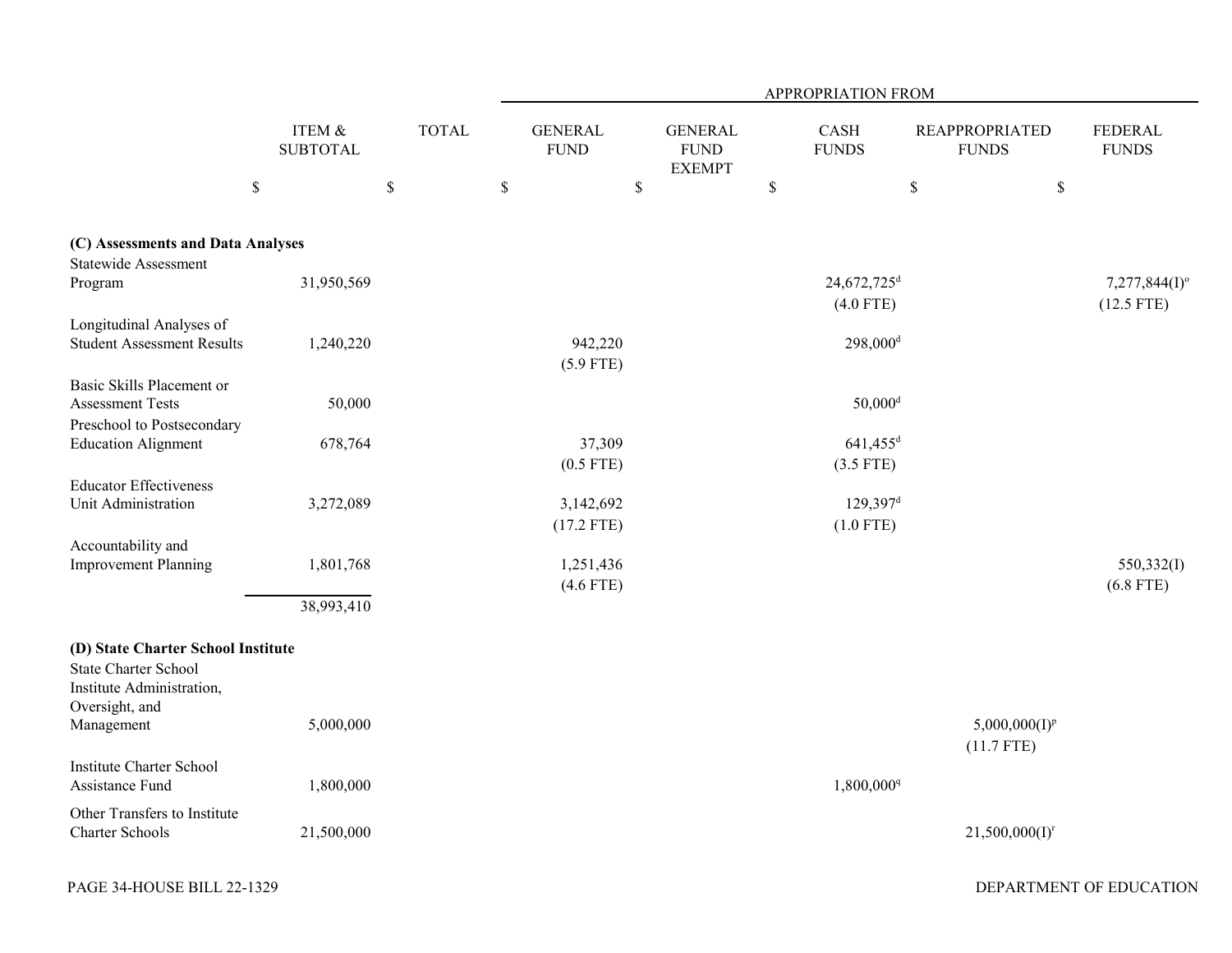|                                                           |                           |              | APPROPRIATION FROM            |                                                |                             |                      |                                                                         |  |  |  |
|-----------------------------------------------------------|---------------------------|--------------|-------------------------------|------------------------------------------------|-----------------------------|----------------------|-------------------------------------------------------------------------|--|--|--|
|                                                           | ITEM &<br><b>SUBTOTAL</b> | <b>TOTAL</b> | <b>GENERAL</b><br><b>FUND</b> | <b>GENERAL</b><br><b>FUND</b><br><b>EXEMPT</b> | <b>CASH</b><br><b>FUNDS</b> |                      | <b>FEDERAL</b><br><b>REAPPROPRIATED</b><br><b>FUNDS</b><br><b>FUNDS</b> |  |  |  |
|                                                           | \$                        | \$           | \$                            | \$                                             | \$                          | \$                   | \$                                                                      |  |  |  |
| Transfer of Federal Money<br>to Institute Charter Schools | 17,400,000                |              |                               |                                                |                             |                      | $17,400,000(I)^r$                                                       |  |  |  |
|                                                           |                           |              |                               |                                                |                             |                      | $(4.5$ FTE)                                                             |  |  |  |
| CSI Mill Levy Equalization<br>Department                  | 32,209,923                |              |                               | 16,000,000                                     |                             | 209,923 <sup>s</sup> | $16,000,000$ <sup>t</sup>                                               |  |  |  |
| Implementation of Section<br>22-30.5-501 et seq., C.R.S.  | 242,508                   |              |                               |                                                |                             |                      | 242,508 <sup>p</sup><br>$(1.6$ FTE)                                     |  |  |  |
|                                                           | 78,152,431                |              |                               |                                                |                             |                      |                                                                         |  |  |  |

<sup>a</sup> This amount shall be from general education development program fees.

<sup>b</sup> Of this amount, \$2,245,429 shall be from departmental indirect cost recoveries or the Indirect Costs Excess Recovery Fund created in Section 24-75-1401 (2), C.R.S., and \$875,833 shall be from statewide indirect cost recoveries or the Indirect Costs Excess Recovery Fund created in Section 24-75-1401 (2), C.R.S.

c These amounts shall be from the Educator Licensure Cash Fund created in Section 22-60.5-112 (1)(a), C.R.S.

<sup>d</sup> These amounts shall be from the State Education Fund created in Section 17 (4)(a) of Article IX of the State Constitution. Pursuant to Section 17 (3) of Article IX of the State Constitution, appropriations from the State Education Fund are not subject to the limitation on fiscal year spending set forth in Section 20 of Article X of the State Constitution.

 $\degree$  Of these amounts, \$881,420 shall be from the State Education Fund created in Section 17 (4)(a) of Article IX of the State Constitution, \$427,629(I) shall be from the Educator Licensure Cash Fund created in Section 22-60.5-112 (1)(a), C.R.S., \$337,743 shall be from the Public School Capital Construction Assistance Fund created in Section 22-43.7-104 (1), C.R.S., \$254,453 shall be from the Early Literacy Fund created in Section 22-7-1210 (1), C.R.S., \$123,599 shall be from the Marijuana Tax Cash Fund created in Section 39-28.8-501 (1), C.R.S., and \$33,653 shall be from general education development program fees. Pursuant to Section 17 (3) of Article IX of the State Constitution, appropriations from the State Education Fund are not subject to the limitation on fiscal year spending set forth in Section 20 of Article X of the State Constitution.

<sup>f</sup> Of these amounts, \$2,077,390 shall be from departmental indirect cost recoveries or the Indirect Costs Excess Recovery Fund created in Section 24-75-1401 (2), C.R.S., \$96,346 is estimated to be transferred from various appropriations to the Department of Education, and \$8,696 is estimated to be from Medicaid funds transferred from the Department of Health Care Policy and Financing from the Transfer to the Department of Education for Public School Health Services Administration line item in the Executive Director's Office.

<sup>g</sup> This amount shall be transferred from the Division of Public School Capital Construction Assistance line item appropriation in the Assistance to Public Schools section of this department.

<sup>h</sup> Of this amount, \$116,314(I) shall be from the Educator Licensure Cash Fund created in Section 22-60.5-112 (1)(a), C.R.S., and \$24,264 shall be from the State Education Fund created in Section 17 (4)(a) of Article IX of the State Constitution. Pursuant to Section 17 (3) of Article IX of the State Constitution, appropriations from the State Education Fund are not subject to the limitation on fiscal year spending set forth in Section 20 of Article X of the State Constitution.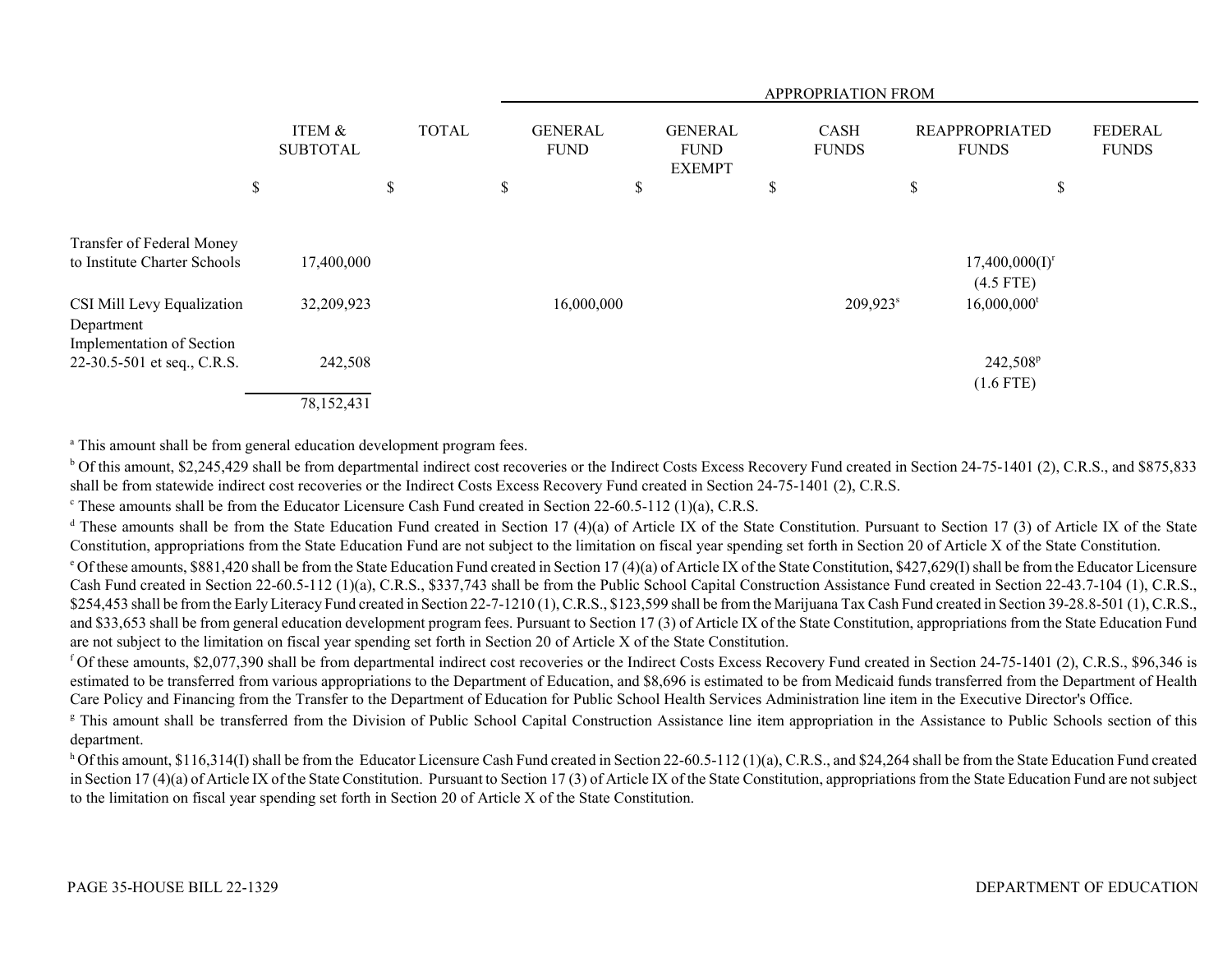|                 |       | APPROPRIATION FROM |                |              |                       |                |  |  |  |  |
|-----------------|-------|--------------------|----------------|--------------|-----------------------|----------------|--|--|--|--|
|                 |       |                    |                |              |                       |                |  |  |  |  |
| ITEM &          | TOTAL | GENERAL            | <b>GENERAL</b> | <b>CASH</b>  | <b>REAPPROPRIATED</b> | <b>FEDERAL</b> |  |  |  |  |
| <b>SUBTOTAL</b> |       | <b>FUND</b>        | <b>FUND</b>    | <b>FUNDS</b> | <b>FUNDS</b>          | <b>FUNDS</b>   |  |  |  |  |
|                 |       |                    | <b>EXEMPT</b>  |              |                       |                |  |  |  |  |
|                 |       |                    |                |              |                       |                |  |  |  |  |

<sup>1</sup>Of this amount, it is estimated that \$107,585(I) shall be from the Educator Licensure Cash Fund created in Section 22-60.5-112 (1)(a), C.R.S., \$104,802 shall be from the State Education Fund created in Section 17 (4)(a) of Article IX of the State Constitution, \$83,221 shall be from the Early Literacy Fund created in Section 22-7-1210 (1), C.R.S., and \$2,167 shall be from the Marijuana Tax Cash Fund created in Section 39-28.8-501 (1), C.R.S. Pursuant to Section 17 (3) of Article IX of the State Constitution, appropriations from the State Education Fund are not subject to the limitation on fiscal year spending set forth in Section 20 of Article X of the State Constitution.

<sup>j</sup> This amount shall be from interest and income earned on the investment of money in the Public School Fund that is credited to the State Public School Fund pursuant to Section 22-41-102 (3)(g), C.R.S. Pursuant to Section 22-2-112 (1)(i), C.R.S., publishing costs shall be paid out of State Public School Fund created in Section 22-54-114 (1), C.R.S.

<sup>k</sup> This amount shall be transferred from various federal funds appropriations to the Department of Education.

<sup>1</sup> Of this amount, it is estimated that \$61,926 shall be from the State Education Fund created in Section 17 (4)(a) of Article IX of the State Constitution, \$33,148(I) shall be from the Educator Licensure Cash Fund created in Section 22-60.5-112 (1)(a), C.R.S., \$23,931 shall be from the Public School Capital Construction Assistance Fund created in Section 22-43.7-104 (1), C.R.S., \$18,937 shall be from the Early Literacy Fund created in Section 22-7-1210 (1), C.R.S., \$8,621 shall be from the Marijuana Tax Cash Fund created in Section 39-28.8-501 (1), C.R.S., and \$2,080 shall be from general education development program fees. Pursuant to Section 17 (3) of Article IX of the State Constitution, appropriations from the State Education Fund are not subject to the limitation on fiscal year spending set forth in Section 20 of Article X of the State Constitution.

m Of this amount, it is estimated that \$39,600 shall be from the State Education Fund created in Section 17 (4)(a) of Article IX of the State Constitution, \$21,215(I) shall be from the Educator Licensure Cash Fund created in Section 22-60.5-112 (1)(a), C.R.S., \$15,314 shall be from the Public School Capital Construction Assistance Fund created in Section 22-43.7-104 (1), C.R.S., \$12,117 shall be from the Early Literacy Fund created in Section 22-7-1210 (1), C.R.S., \$5,523 shall be from the Marijuana Tax Cash Fund created in Section 39-28.8-501 (1), C.R.S., and \$1,327 shall be from general education development program fees. Pursuant to Section 17 (3) of Article IX of the State Constitution, appropriations from the State Education Fund are not subject to the limitation on fiscal year spending set forth in Section 20 of Article X of the State Constitution.

n This amount shall be from departmental indirect cost recoveries or the Indirect Costs Excess Recovery Fund created in Section 24-75-1401 (2), C.R.S.

<sup>o</sup> This amount shall be from the federal grant for state assessments and related activities authorized pursuant to Title VI, Part A, Section 6113 of the federal No Child Left Behind Act of 2001, and is shown for informational purposes only.

<sup>p</sup> These amounts shall be transferred from the State Share of Districts' Total Program Funding line item appropriation in the Assistance to Public Schools section of this department.

<sup>q</sup> This amount shall be from the Institute Charter School Assistance Fund created in Section 22-30.5-515.5 (1)(a), C.R.S.

r These amounts shall be transferred from various line items in the Assistance to Public Schools section of this department.

s This amount shall be from the Mill Levy Equalization Fund created in Section 22-30.5-513.1 (2)(a), C.R.S.

t This amount shall be from the Mill Levy Equalization Fund created in Section 22-30.5-513.1 (2)(a), C.R.S.

## **(E) Indirect Cost Assessment**

Indirect Cost Assessment  $744,679$   $375,814(I)^a$   $375,814(I)^a$   $368,865(I)$ 

<sup>a</sup> This amount shall be from the Educator Licensure Cash Fund created in Section 22-60.5-112 (1)(a), C.R.S.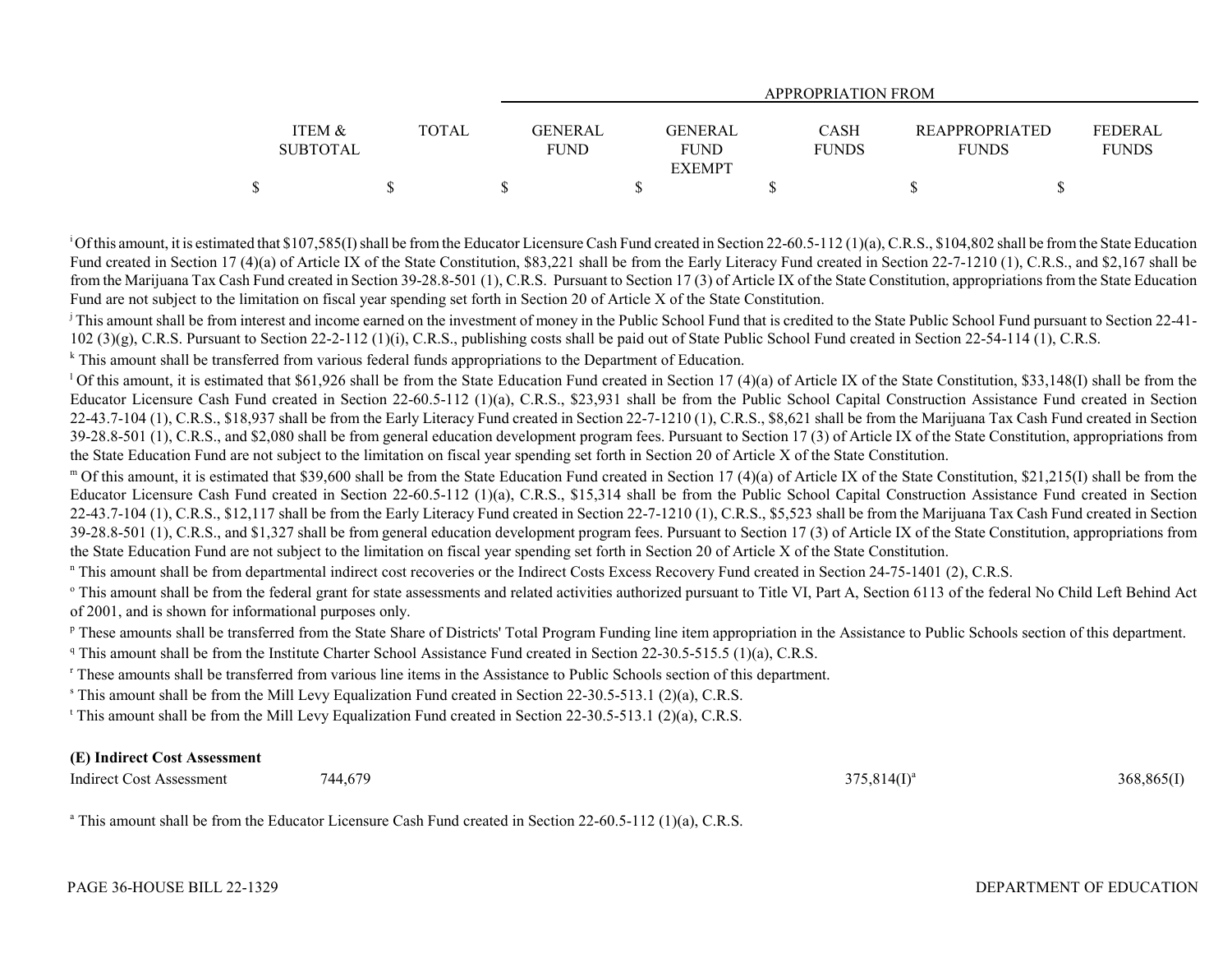|                                          |                           |              | APPROPRIATION FROM            |                                                |    |                          |                                       |                                |  |  |  |
|------------------------------------------|---------------------------|--------------|-------------------------------|------------------------------------------------|----|--------------------------|---------------------------------------|--------------------------------|--|--|--|
|                                          | ITEM &<br><b>SUBTOTAL</b> | <b>TOTAL</b> | <b>GENERAL</b><br><b>FUND</b> | <b>GENERAL</b><br><b>FUND</b><br><b>EXEMPT</b> |    | CASH<br><b>FUNDS</b>     | <b>REAPPROPRIATED</b><br><b>FUNDS</b> | <b>FEDERAL</b><br><b>FUNDS</b> |  |  |  |
|                                          | $\$$                      | $\mathbb S$  | $\$$                          | \$                                             | \$ |                          | \$                                    | $\$$                           |  |  |  |
|                                          |                           |              |                               |                                                |    |                          |                                       |                                |  |  |  |
|                                          |                           | 162,869,401  |                               |                                                |    |                          |                                       |                                |  |  |  |
| (2) ASSISTANCE TO PUBLIC SCHOOLS         |                           |              |                               |                                                |    |                          |                                       |                                |  |  |  |
| (A) Public School Finance                |                           |              |                               |                                                |    |                          |                                       |                                |  |  |  |
| Administration                           | 1,933,064                 |              | 1,842,724                     |                                                |    | 90,340 <sup>a</sup>      |                                       |                                |  |  |  |
|                                          |                           |              | $(16.5$ FTE)                  |                                                |    | $(0.9$ FTE)              |                                       |                                |  |  |  |
| Financial Transparency                   |                           |              |                               |                                                |    |                          |                                       |                                |  |  |  |
| <b>System Maintenance</b>                | 88,120                    |              |                               |                                                |    | $88,120^{\circ}$         |                                       |                                |  |  |  |
|                                          |                           |              |                               |                                                |    | $(1.0$ FTE)              |                                       |                                |  |  |  |
| School Finance Audit                     |                           |              |                               |                                                |    |                          |                                       |                                |  |  |  |
| Payments                                 | 1,000,000                 |              |                               |                                                |    | $1,000,000^{\rm b}$      |                                       |                                |  |  |  |
| State Share of Districts'                |                           |              |                               |                                                |    |                          |                                       |                                |  |  |  |
| Total Program Funding <sup>8</sup>       | 4,881,478,895             |              | 3,146,804,144                 | 1,088,947,539 <sup>c</sup>                     |    | 645,727,212 <sup>d</sup> |                                       |                                |  |  |  |
| District Per Pupil<br>Reimbursements for |                           |              |                               |                                                |    |                          |                                       |                                |  |  |  |
| Juveniles Held in Jail                   | 10,000                    |              |                               |                                                |    | $10,000^{\circ}$         |                                       |                                |  |  |  |
| At-risk Supplemental Aid                 | 4,844,358                 |              |                               |                                                |    | 4,844,358f               |                                       |                                |  |  |  |
| At-risk Per Pupil                        |                           |              |                               |                                                |    |                          |                                       |                                |  |  |  |
| <b>Additional Funding</b>                | 5,000,000                 |              |                               |                                                |    | $5,000,000$ <sup>f</sup> |                                       |                                |  |  |  |
| <b>Additional Funding for</b>            |                           |              |                               |                                                |    |                          |                                       |                                |  |  |  |
| Rural Districts and Institute            |                           |              |                               |                                                |    |                          |                                       |                                |  |  |  |
| <b>Charter Schools</b>                   | 35,000,000                |              |                               |                                                |    | 35,000,000 <sup>g</sup>  |                                       |                                |  |  |  |
|                                          | 4,929,354,437             |              |                               |                                                |    |                          |                                       |                                |  |  |  |

<sup>a</sup> These amounts shall be from the State Education Fund created in Section 17 (4)(a) of Article IX of the State Constitution. Pursuant to Section 17 (3) of Article IX of the State Constitution, appropriations from the State Education Fund are not subject to the limitation on fiscal year spending set forth in Section 20 of Article X of the State Constitution.

<sup>b</sup> This amount shall be from the State Public School Fund created in Section 22-54-114 (1), C.R.S.

<sup>c</sup> This amount shall be from the General Fund Exempt Account created in Section 24-77-103.6 (2), C.R.S.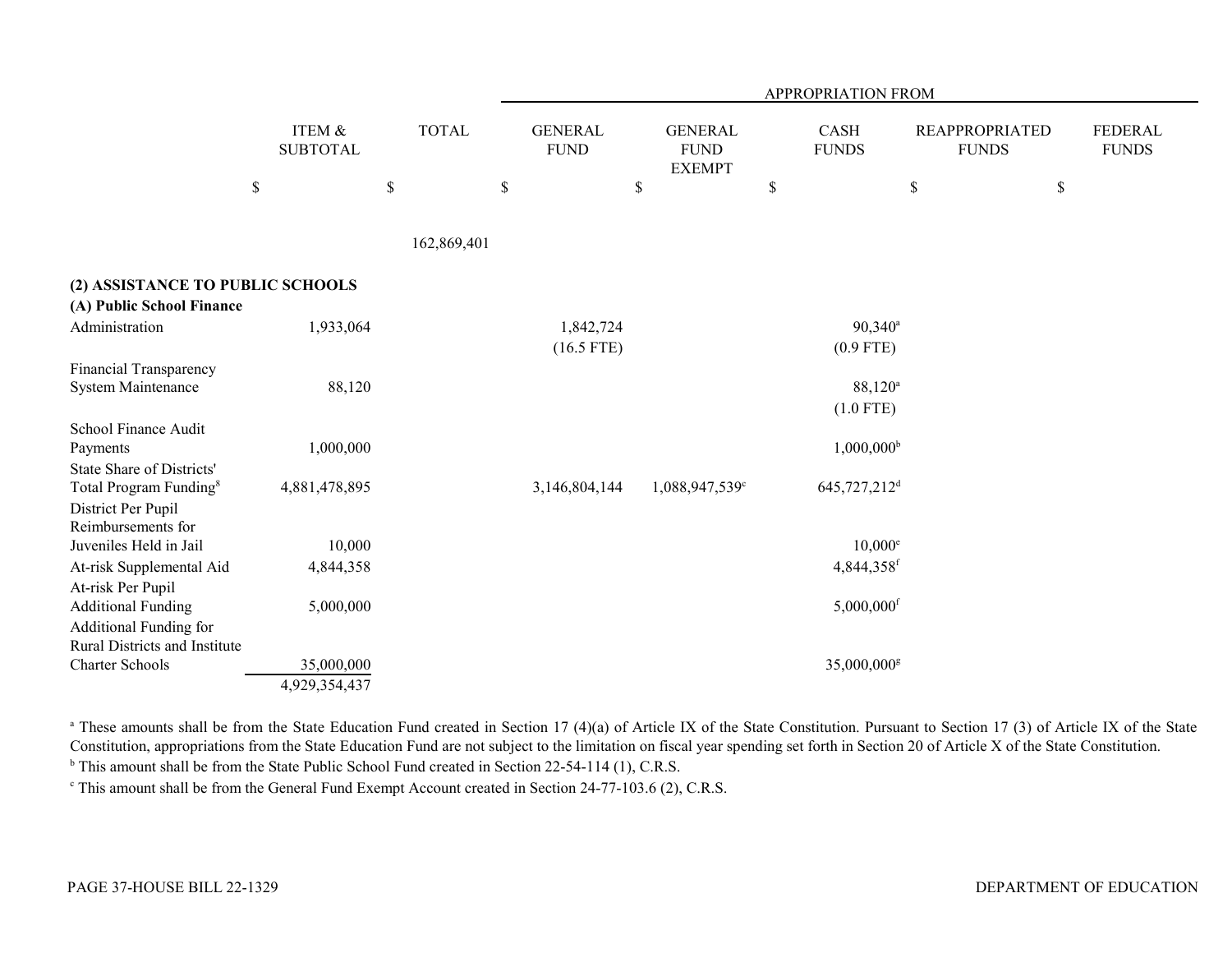|                   |       | <b>APPROPRIATION FROM</b> |               |              |                       |              |  |  |  |  |  |
|-------------------|-------|---------------------------|---------------|--------------|-----------------------|--------------|--|--|--|--|--|
| <b>ITEM &amp;</b> | TOTAL | <b>GENERAL</b>            | GENERAL       | <b>CASH</b>  | <b>REAPPROPRIATED</b> | FEDERAL      |  |  |  |  |  |
| <b>SUBTOTAL</b>   |       | <b>FUND</b>               | <b>FUND</b>   | <b>FUNDS</b> | <b>FUNDS</b>          | <b>FUNDS</b> |  |  |  |  |  |
|                   |       |                           | <b>EXEMPT</b> |              |                       |              |  |  |  |  |  |
|                   |       |                           |               |              |                       |              |  |  |  |  |  |

<sup>d</sup> Of this amount, \$532,796,349 shall be from the State Education Fund created in Section 17 (4)(a) of Article IX of the State Constitution and \$112,930,863 shall be from the State Public School Fund created in Section 22-54-114 (1), C.R.S. Pursuant to Section 17 (3) of Article IX of the State Constitution, appropriations from the State Education Fund are not subject to the limitation on fiscal year spending set forth in Section 20 of Article X of the State Constitution. Of the amount appropriated from the State Public School Fund, \$51,544,574 is estimated to be from federal mineral leasing revenues transferred to the State Public School Fund pursuant to Sections 22-54-114 (1) and 34-63-102, C.R.S., \$30,043,467 is estimated to be from marijuana sales tax revenues transferred to the State Public School Fund pursuant to Section 39-28.8-203 (1)(b)(I.5)(B), C.R.S., and appropriated pursuant to Section 22-54-139, C.R.S., \$22,695,304 is estimated to be from State Public School Fund reserves, and \$8,647,518 is estimated to be from interest and income earned on the investment of money in the Public School Fund that is credited to the State Public School Fund pursuant to Section 22-41-102 (3)(f), C.R.S.

<sup>e</sup> These amounts shall be from the State Education Fund created in Section 17 (4)(a) of Article IX of the State Constitution. Pursuant to Section 17 (3) of Article IX of the State Constitution, appropriations from the State Education Fund are not subject to the limitation on fiscal year spending set forth in Section 20 of Article X of the State Constitution.

 $f$  These amounts shall be from the State Public School Fund created in Section 22-54-114 (1), C.R.S., from interest and income earned on the investment of money in the Public School Fund that is credited to the State Public School Fund pursuant to Section 22-41-102 (3)(g), C.R.S.

<sup>g</sup> This amount shall be from the Rural Schools Cash Fund created in Section 22-54-142 (5), C.R.S.

| (B) Categorical Programs                  |             |            |                          |                   |                            |
|-------------------------------------------|-------------|------------|--------------------------|-------------------|----------------------------|
| (1) District Programs Required by Statute |             |            |                          |                   |                            |
| Special Education                         |             |            |                          |                   |                            |
| Programs for Children with                |             |            |                          |                   |                            |
| <b>Disabilities</b>                       | 376,916,223 | 93,572,347 | 126,582,286 <sup>a</sup> | $191,090^{\rm b}$ | $156,570,500(I)^c$         |
|                                           |             |            |                          | $(1.0$ FTE)       | $(62.0$ FTE)               |
| English Language                          |             |            |                          |                   |                            |
| Proficiency Program                       | 36,532,149  | 3,101,598  | 22,156,144 <sup>a</sup>  |                   | 11,274,407(1) <sup>d</sup> |
|                                           |             |            |                          |                   | $(4.6$ FTE)                |
|                                           | 413,448,372 |            |                          |                   |                            |
| (2) Other Categorical Programs            |             |            |                          |                   |                            |
| Public School                             |             |            |                          |                   |                            |
| Transportation                            | 63,221,962  | 36,922,227 | 26,299,735 <sup>e</sup>  |                   |                            |
|                                           |             |            | $(2.0$ FTE)              |                   |                            |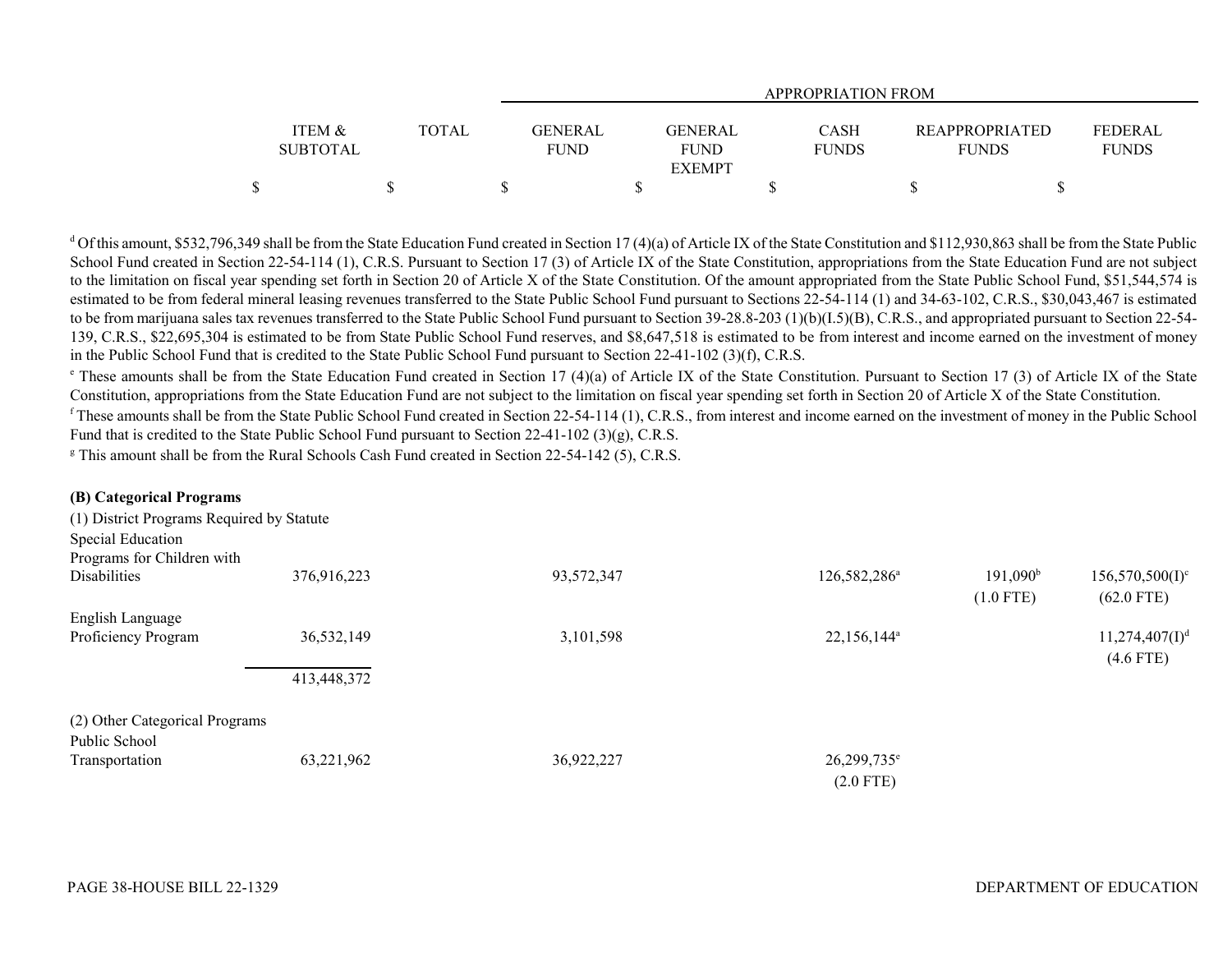|                                                                               | APPROPRIATION FROM |                                      |    |  |              |            |      |                                |                                                |                        |            |                      |                                       |                                |
|-------------------------------------------------------------------------------|--------------------|--------------------------------------|----|--|--------------|------------|------|--------------------------------|------------------------------------------------|------------------------|------------|----------------------|---------------------------------------|--------------------------------|
|                                                                               |                    | <b>ITEM &amp;</b><br><b>SUBTOTAL</b> |    |  | <b>TOTAL</b> |            |      | <b>GENERAL</b><br>${\rm FUND}$ | <b>GENERAL</b><br><b>FUND</b><br><b>EXEMPT</b> |                        |            | CASH<br><b>FUNDS</b> | <b>REAPPROPRIATED</b><br><b>FUNDS</b> | <b>FEDERAL</b><br><b>FUNDS</b> |
|                                                                               | $\mathbb S$        |                                      | \$ |  | \$           |            | $\$$ |                                | $\$$                                           |                        | \$<br>$\$$ |                      |                                       |                                |
| Transfer to the Department                                                    |                    |                                      |    |  |              |            |      |                                |                                                |                        |            |                      |                                       |                                |
| of Higher Education for<br>Distribution of State<br>Assistance for Career and |                    |                                      |    |  |              |            |      |                                |                                                |                        |            |                      |                                       |                                |
| <b>Technical Education</b>                                                    |                    | 28, 244, 361                         |    |  |              | 17,792,850 |      |                                |                                                | $10,451,511^a$         |            |                      |                                       |                                |
| Special Education<br>Programs for Gifted and                                  |                    |                                      |    |  |              |            |      |                                |                                                |                        |            |                      |                                       |                                |
| Talented Children                                                             |                    | 12,994,942                           |    |  |              | 5,500,000  |      |                                |                                                | 7,494,942 <sup>a</sup> |            |                      |                                       |                                |
|                                                                               |                    |                                      |    |  |              |            |      |                                |                                                | $(1.5$ FTE)            |            |                      |                                       |                                |
| Expelled and At-risk<br><b>Student Services Grant</b>                         |                    |                                      |    |  |              |            |      |                                |                                                |                        |            |                      |                                       |                                |
| Program                                                                       |                    | 9,493,560                            |    |  |              | 5,788,807  |      |                                |                                                | 3,704,753 <sup>a</sup> |            |                      |                                       |                                |
|                                                                               |                    |                                      |    |  |              |            |      |                                |                                                | $(1.0$ FTE)            |            |                      |                                       |                                |
| <b>Small Attendance Center</b>                                                |                    |                                      |    |  |              |            |      |                                |                                                |                        |            |                      |                                       |                                |
| Aid<br>Comprehensive Health                                                   |                    | 1,314,250                            |    |  |              | 787,645    |      |                                |                                                | $526,605^{\rm a}$      |            |                      |                                       |                                |
| Education                                                                     |                    | 1,131,396                            |    |  |              | 300,000    |      |                                |                                                | 831,396 <sup>a</sup>   |            |                      |                                       |                                |
|                                                                               |                    |                                      |    |  |              |            |      |                                |                                                | $(1.0$ FTE)            |            |                      |                                       |                                |
|                                                                               |                    | 116,400,471                          |    |  |              |            |      |                                |                                                |                        |            |                      |                                       |                                |

<sup>a</sup> These amounts shall be from the State Education Fund created in Section 17 (4)(a) of Article IX of the State Constitution. Pursuant to Section 17 (3) of Article IX of the State Constitution, appropriations from the State Education Fund are not subject to the limitation on fiscal year spending set forth in Section 20 of Article X of the State Constitution.

**b** This amount shall be from federal funds transferred from the Department of Human Services.

c This amount shall be from federal funds authorized pursuant to the federal Individuals with Disabilities Education Act.

<sup>d</sup> This amount shall be from federal funds authorized pursuant to Title III of the federal No Child Left Behind Act of 2001.

e Of this amount, \$25,849,735 shall be from the State Education Fund created in Section 17 (4)(a) of Article IX of the State Constitution and \$450,000 shall be from the Public School Transportation Fund created in Section 22-51-103 (1), C.R.S. Pursuant to Section 17 (3) of Article IX of the State Constitution, appropriations from the State Education Fund are not subject to the limitation on fiscal year spending set forth in Section 20 of Article X of the State Constitution.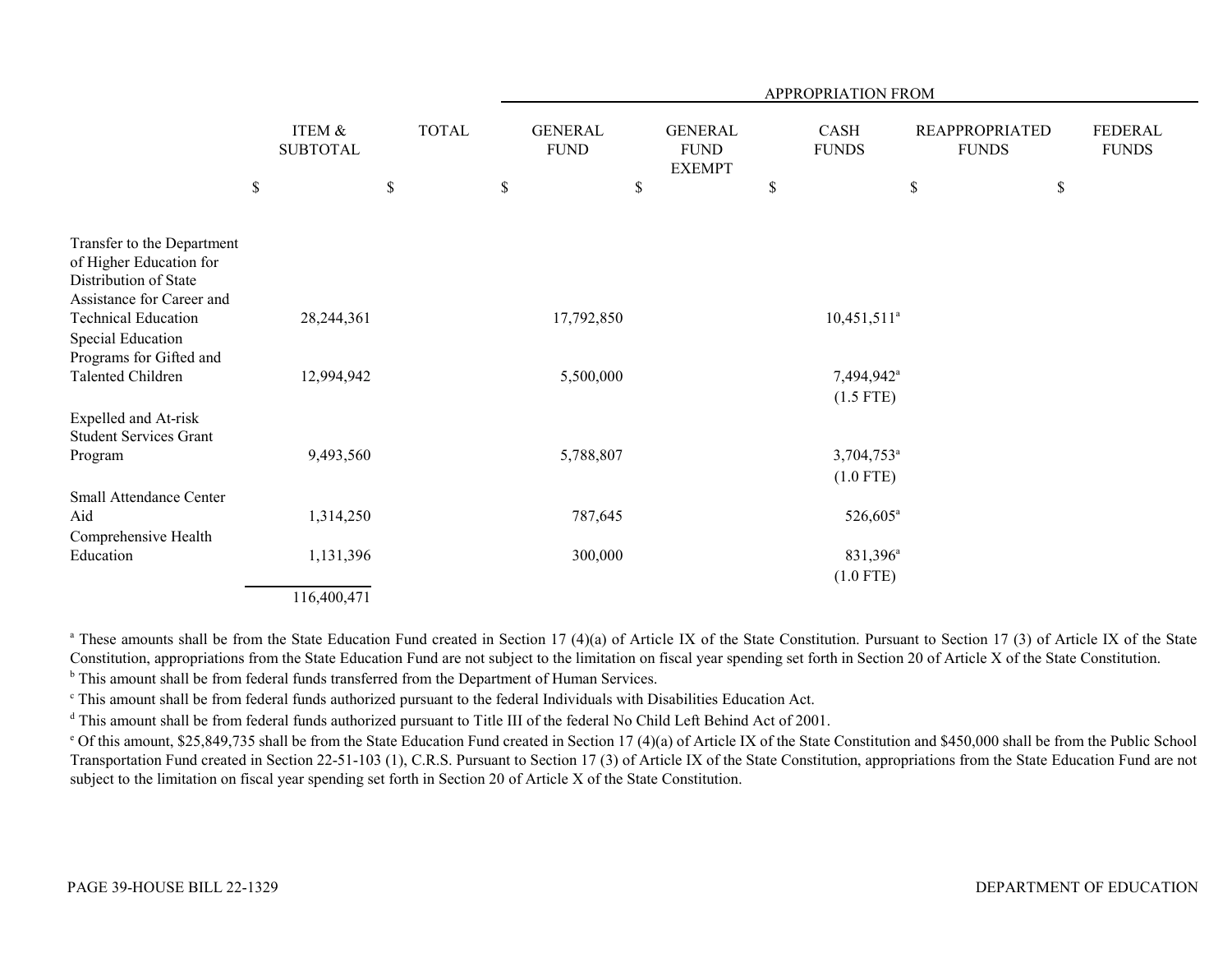|                                                                                     |                           |              | APPROPRIATION FROM            |                                                |                      |                                         |                                       |                                |  |  |
|-------------------------------------------------------------------------------------|---------------------------|--------------|-------------------------------|------------------------------------------------|----------------------|-----------------------------------------|---------------------------------------|--------------------------------|--|--|
|                                                                                     | ITEM &<br><b>SUBTOTAL</b> | <b>TOTAL</b> | <b>GENERAL</b><br><b>FUND</b> | <b>GENERAL</b><br><b>FUND</b><br><b>EXEMPT</b> | CASH<br><b>FUNDS</b> |                                         | <b>REAPPROPRIATED</b><br><b>FUNDS</b> | <b>FEDERAL</b><br><b>FUNDS</b> |  |  |
|                                                                                     | \$                        | $\mathbb S$  | $\mathbb S$                   | \$                                             | $\mathbb S$          | \$                                      | $\$$                                  |                                |  |  |
| (C) Grant Programs, Distributions, and Other Assistance<br>(1) Health and Nutrition |                           |              |                               |                                                |                      |                                         |                                       |                                |  |  |
| <b>Federal Nutrition Programs</b>                                                   | 156,726,079               |              | 99,803<br>$(0.9$ FTE)         |                                                |                      |                                         |                                       | 156,626,276(I)<br>$(8.1$ FTE)  |  |  |
| State Match for School<br>Lunch Program<br><b>Child Nutrition School</b>            | 2,472,644                 |              |                               |                                                |                      | 2,472,644 <sup>a</sup>                  |                                       |                                |  |  |
| Lunch Protection Program<br><b>Start Smart Nutrition</b>                            | 2,578,105                 |              | 1,727,374                     |                                                |                      | 850,731 <sup>b</sup>                    |                                       |                                |  |  |
| Program<br>Local School Food                                                        | 1,150,000                 |              |                               |                                                |                      | $1,150,000$ <sup>c</sup>                |                                       |                                |  |  |
| <b>Purchasing Programs</b>                                                          | 675,255                   |              | 675,255<br>$(0.4$ FTE)        |                                                |                      |                                         |                                       |                                |  |  |
| S.B. 97-101 Public School<br><b>Health Services</b>                                 | 182,686                   |              |                               |                                                |                      |                                         | $182,686$ <sup>d</sup><br>$(1.4$ FTE) |                                |  |  |
| Behavioral Health Care<br>Professional Matching<br><b>Grant Program</b>             | 14,959,590                |              |                               |                                                |                      | 14,959,590 <sup>e</sup><br>$(5.0$ FTE)  |                                       |                                |  |  |
| Mental Health Education<br>Resource Bank and                                        |                           |              |                               |                                                |                      |                                         |                                       |                                |  |  |
| <b>Technical Assistance</b>                                                         | 46,709                    |              | 46,709<br>(0.6 FTE)           |                                                |                      |                                         |                                       |                                |  |  |
| K-5 Social and Emotional<br>Health Pilot Program                                    | 2,500,000                 |              |                               |                                                |                      | $2,500,000$ <sup>e</sup><br>$(1.0$ FTE) |                                       |                                |  |  |
| Menstrual Hygiene Product<br>Accessibility Grant                                    |                           |              |                               |                                                |                      |                                         |                                       |                                |  |  |
| Program                                                                             | 100,000<br>181,391,068    |              | 100,000                       |                                                |                      |                                         |                                       |                                |  |  |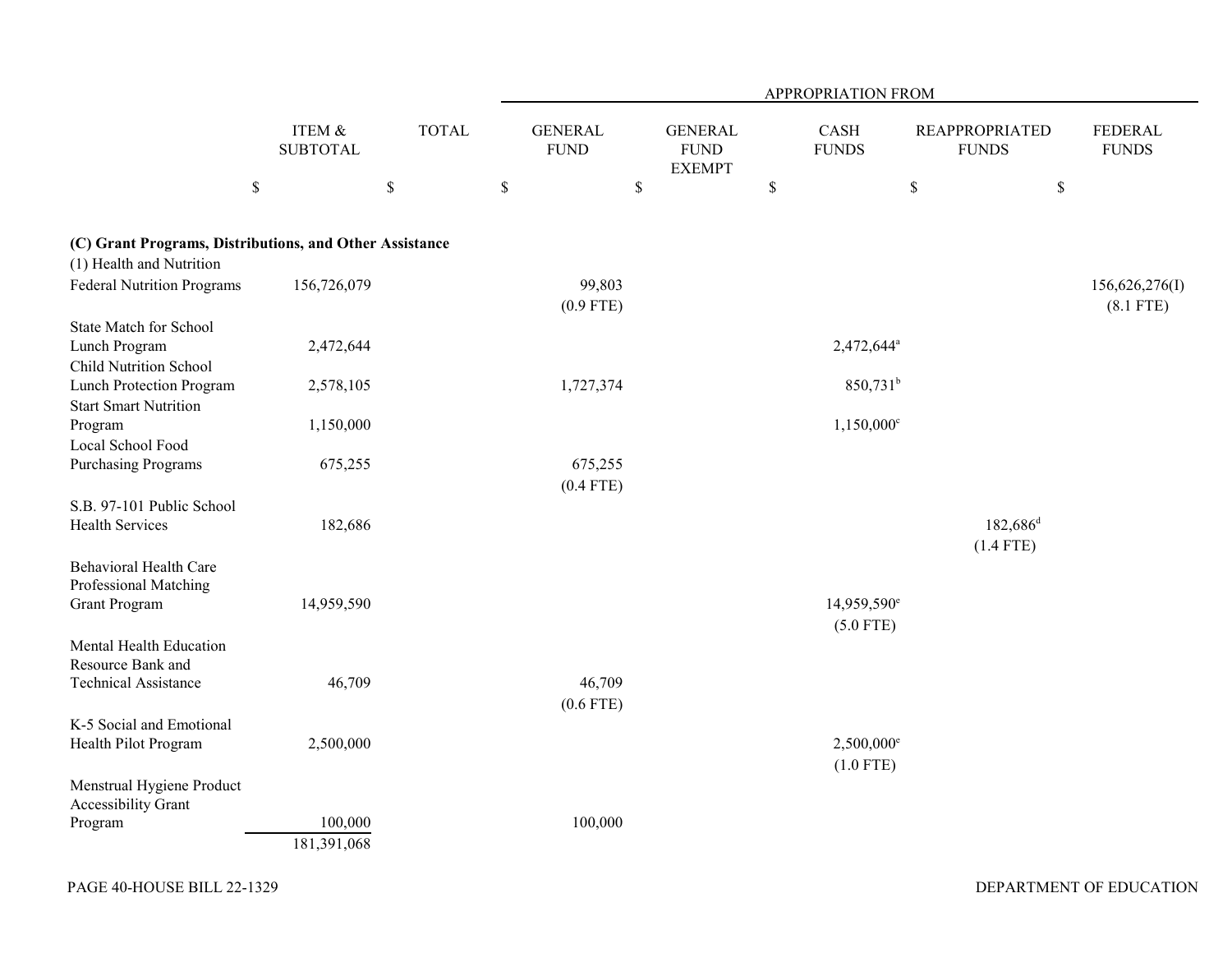|                                                                                          |                           |              | APPROPRIATION FROM |                               |      |                                                |              |                                          |                                       |      |                                |
|------------------------------------------------------------------------------------------|---------------------------|--------------|--------------------|-------------------------------|------|------------------------------------------------|--------------|------------------------------------------|---------------------------------------|------|--------------------------------|
|                                                                                          | ITEM &<br><b>SUBTOTAL</b> | <b>TOTAL</b> |                    | <b>GENERAL</b><br><b>FUND</b> |      | <b>GENERAL</b><br><b>FUND</b><br><b>EXEMPT</b> |              | CASH<br><b>FUNDS</b>                     | <b>REAPPROPRIATED</b><br><b>FUNDS</b> |      | <b>FEDERAL</b><br><b>FUNDS</b> |
|                                                                                          | $\$$                      | \$           | \$                 |                               | $\$$ |                                                | $\mathbb{S}$ |                                          | \$                                    | $\$$ |                                |
| (2) Capital Construction<br>Division of Public School<br>Capital Construction            |                           |              |                    |                               |      |                                                |              |                                          |                                       |      |                                |
| Assistance                                                                               | 1,595,001                 |              |                    |                               |      |                                                |              | $1,595,001$ <sup>f</sup><br>$(16.0$ FTE) |                                       |      |                                |
| Public School Capital<br><b>Construction Assistance</b>                                  |                           |              |                    |                               |      |                                                |              |                                          |                                       |      |                                |
| <b>Board - Lease Payments</b><br>Public School Capital<br><b>Construction Assistance</b> | 125,000,000               |              |                    |                               |      |                                                |              | 125,000,000f                             |                                       |      |                                |
| Board - Cash Grants <sup>9</sup><br><b>Financial Assistance</b>                          | 110,000,000               |              |                    |                               |      |                                                |              | $110,000,000$ <sup>f</sup>               |                                       |      |                                |
| Priority Assessment                                                                      | 150,000                   |              |                    |                               |      |                                                |              | $150,000$ <sup>f</sup>                   |                                       |      |                                |
| State Aid for Charter<br><b>School Facilities</b>                                        | 41,918,403<br>278,663,404 |              |                    |                               |      |                                                |              | 41,918,403 <sup>g</sup>                  |                                       |      |                                |
| (3) Reading and Literacy<br>Early Literacy Program<br>Administration and                 |                           |              |                    |                               |      |                                                |              |                                          |                                       |      |                                |
| Technical Support <sup>10</sup>                                                          | 1,764,695                 |              |                    |                               |      |                                                |              | $1,764,695$ <sup>h</sup><br>$(8.8$ FTE)  |                                       |      |                                |
| Early Literacy Competitive<br>Grant Program <sup>10</sup><br>Early Literacy Program      | 7,500,000                 |              |                    |                               |      |                                                |              | $7,500,000$ <sup>h</sup>                 |                                       |      |                                |
| <b>Evidence Based Training</b><br>Provided to Teachers <sup>10</sup>                     | 2,702,557                 |              |                    |                               |      |                                                |              | $2,702,557^{\rm h}$<br>$(3.5$ FTE)       |                                       |      |                                |
| Early Literacy Program<br><b>External Evaluation</b>                                     | 750,000                   |              |                    |                               |      |                                                |              | $750,000$ <sup>h</sup>                   |                                       |      |                                |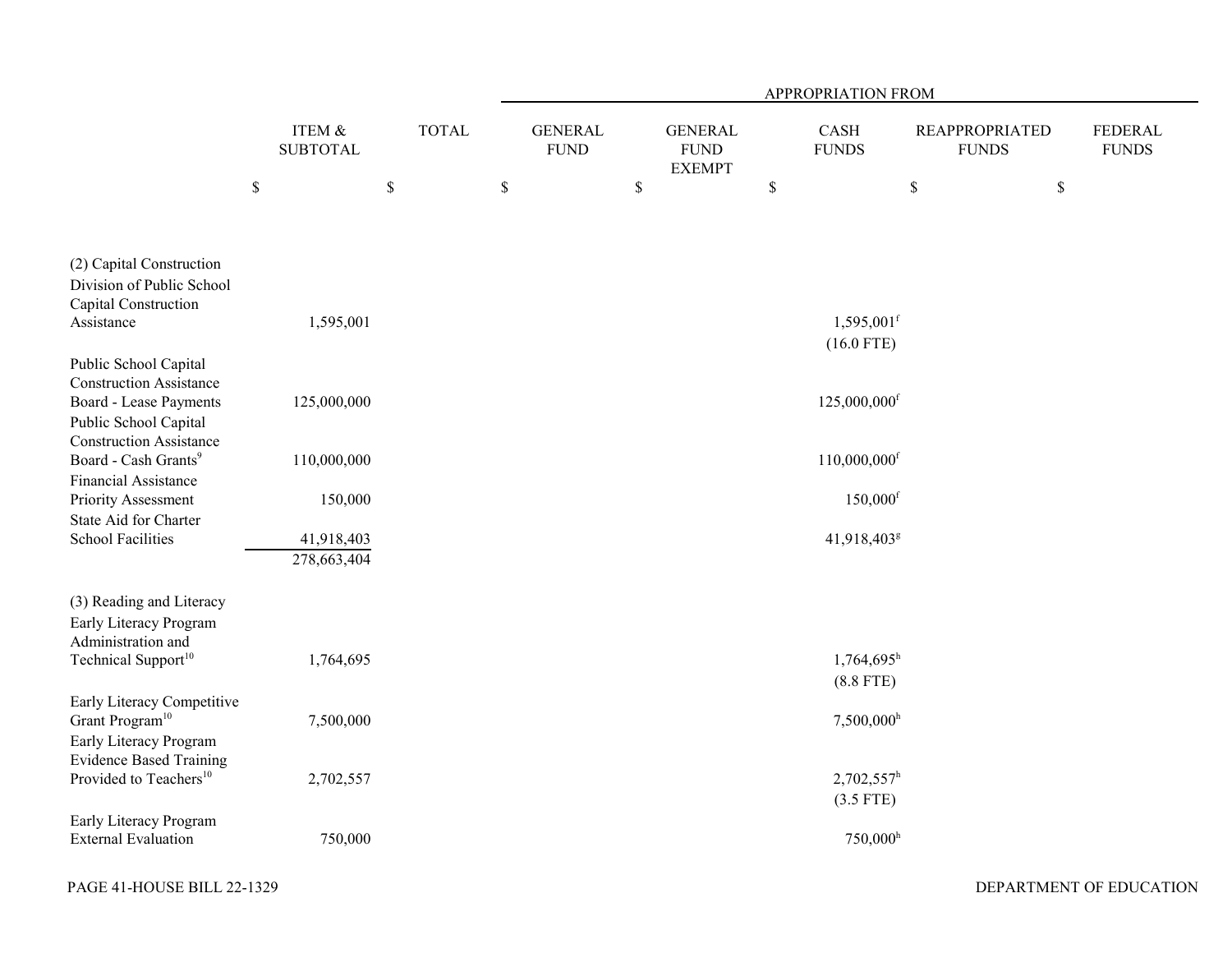|                                                        |                           |              | APPROPRIATION FROM |                               |                                                |      |                                       |                                       |    |                                |  |
|--------------------------------------------------------|---------------------------|--------------|--------------------|-------------------------------|------------------------------------------------|------|---------------------------------------|---------------------------------------|----|--------------------------------|--|
|                                                        | ITEM &<br><b>SUBTOTAL</b> | <b>TOTAL</b> |                    | <b>GENERAL</b><br><b>FUND</b> | <b>GENERAL</b><br><b>FUND</b><br><b>EXEMPT</b> |      | CASH<br><b>FUNDS</b>                  | <b>REAPPROPRIATED</b><br><b>FUNDS</b> |    | <b>FEDERAL</b><br><b>FUNDS</b> |  |
|                                                        | $\$$                      | $\$$         | $\$$               |                               | $\$$                                           | $\$$ |                                       | $\$$                                  | \$ |                                |  |
| Early Literacy Program<br>Public Information           |                           |              |                    |                               |                                                |      |                                       |                                       |    |                                |  |
| Campaign                                               | 501,607                   |              |                    |                               |                                                |      | $501,607$ <sup>h</sup><br>$(0.5$ FTE) |                                       |    |                                |  |
| Early Literacy Program Per<br>Pupil Intervention       |                           |              |                    |                               |                                                |      |                                       |                                       |    |                                |  |
| Funding <sup>10</sup><br>Early Literacy Assessment     | 26,261,551                |              |                    |                               |                                                |      | $26,261,551^h$                        |                                       |    |                                |  |
| Tool Program<br>Adult Education and                    | 2,997,072                 |              |                    |                               |                                                |      | 2,997,072 <sup>b</sup>                |                                       |    |                                |  |
| Literacy Grant Program                                 | 973,273                   |              |                    | 973,273                       |                                                |      |                                       |                                       |    |                                |  |
|                                                        | 43,450,755                |              |                    | $(1.0$ FTE)                   |                                                |      |                                       |                                       |    |                                |  |
| (4) Professional Development and Instructional Support |                           |              |                    |                               |                                                |      |                                       |                                       |    |                                |  |
| <b>Content Specialists</b>                             | 546,536                   |              |                    |                               |                                                |      | 546,536 <sup>b</sup><br>$(5.0$ FTE)   |                                       |    |                                |  |
| School Bullying Prevention                             |                           |              |                    |                               |                                                |      |                                       |                                       |    |                                |  |
| and Education Cash Fund<br>Office of Dropout           | 2,000,000                 |              |                    | 1,000,000                     |                                                |      | $1,000,000$ <sup>e</sup>              |                                       |    |                                |  |
| Prevention and Student                                 |                           |              |                    |                               |                                                |      |                                       |                                       |    |                                |  |
| Reengagement                                           | 3,054,709                 |              |                    | 1,044,938                     |                                                |      | $2,009,771$ <sup>e</sup>              |                                       |    |                                |  |
|                                                        |                           |              |                    | $(1.3$ FTE)                   |                                                |      | $(0.9$ FTE)                           |                                       |    |                                |  |
| Ninth Grade Success Grant                              |                           |              |                    |                               |                                                |      |                                       |                                       |    |                                |  |
| Program                                                | 800,000                   |              |                    | 800,000<br>$(0.6$ FTE)        |                                                |      |                                       |                                       |    |                                |  |
| Quality Teacher                                        |                           |              |                    |                               |                                                |      |                                       |                                       |    |                                |  |
| Recruitment Program                                    | 3,000,000                 |              |                    | 3,000,000                     |                                                |      |                                       |                                       |    |                                |  |
| English Language Learners                              |                           |              |                    |                               |                                                |      |                                       |                                       |    |                                |  |
| <b>Technical Assistance</b>                            | 413,198                   |              |                    | 354,598                       |                                                |      | 58,600 <sup>b</sup>                   |                                       |    |                                |  |
|                                                        |                           |              |                    | $(4.5$ FTE)                   |                                                |      | $(0.5$ FTE)                           |                                       |    |                                |  |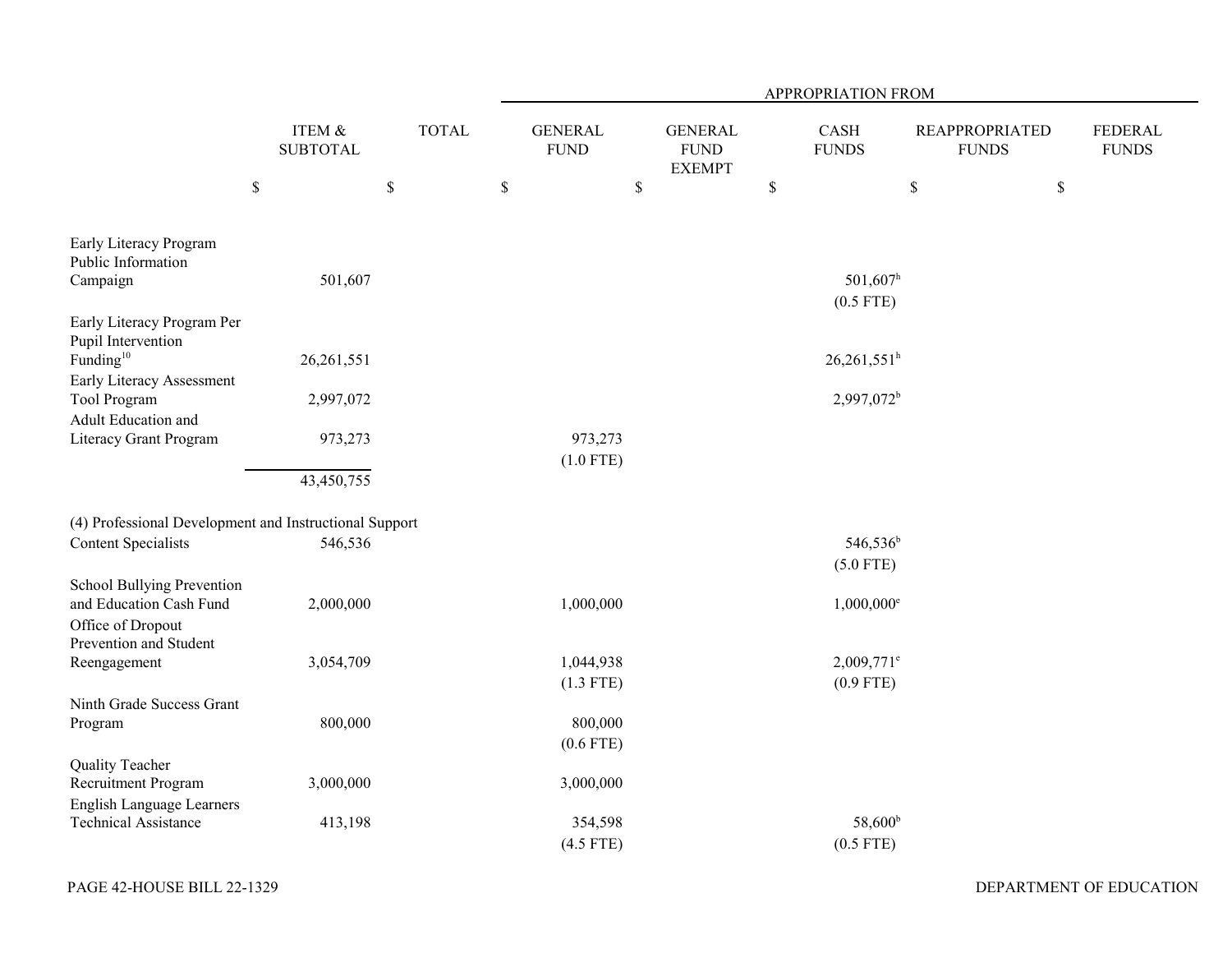|                                                                              |                           |            |              | APPROPRIATION FROM |                               |              |                                                |    |                        |             |                                       |                                |  |
|------------------------------------------------------------------------------|---------------------------|------------|--------------|--------------------|-------------------------------|--------------|------------------------------------------------|----|------------------------|-------------|---------------------------------------|--------------------------------|--|
|                                                                              | ITEM &<br><b>SUBTOTAL</b> |            | <b>TOTAL</b> |                    | <b>GENERAL</b><br><b>FUND</b> |              | <b>GENERAL</b><br><b>FUND</b><br><b>EXEMPT</b> |    | CASH<br><b>FUNDS</b>   |             | <b>REAPPROPRIATED</b><br><b>FUNDS</b> | <b>FEDERAL</b><br><b>FUNDS</b> |  |
|                                                                              | $\$$                      | $\$$       |              | $\mathbb{S}$       |                               | $\mathbb{S}$ |                                                | \$ |                        | $\mathbb S$ | \$                                    |                                |  |
| Working Group for<br>Identification of and<br><b>Educational Support for</b> |                           |            |              |                    |                               |              |                                                |    |                        |             |                                       |                                |  |
| Students with Dyslexia                                                       |                           | 40,616     |              |                    | 40,616                        |              |                                                |    |                        |             |                                       |                                |  |
| Local Accountability                                                         |                           |            |              |                    |                               |              |                                                |    |                        |             |                                       |                                |  |
| System Grant Program                                                         |                           | 493,907    |              |                    | 493,907                       |              |                                                |    |                        |             |                                       |                                |  |
|                                                                              |                           |            |              |                    | $(0.4$ FTE)                   |              |                                                |    |                        |             |                                       |                                |  |
| School Transformation                                                        |                           |            |              |                    |                               |              |                                                |    |                        |             |                                       |                                |  |
| <b>Grant Program</b>                                                         |                           | 6,450,371  |              |                    | 4,442,123                     |              |                                                |    | 2,008,248 <sup>b</sup> |             |                                       |                                |  |
|                                                                              |                           |            |              |                    | $(1.8$ FTE)                   |              |                                                |    | $(1.2$ FTE)            |             |                                       |                                |  |
| Computer Science                                                             |                           |            |              |                    |                               |              |                                                |    |                        |             |                                       |                                |  |
| <b>Education Grants</b>                                                      |                           | 805,681    |              |                    | 250,000                       |              |                                                |    | 555,681 <sup>b</sup>   |             |                                       |                                |  |
|                                                                              |                           |            |              |                    |                               |              |                                                |    | $(0.4$ FTE)            |             |                                       |                                |  |
| Accelerated College<br>Opportunity Exam Fee                                  |                           |            |              |                    |                               |              |                                                |    |                        |             |                                       |                                |  |
| <b>Grant Program</b>                                                         |                           | 562,238    |              |                    | 562,238                       |              |                                                |    |                        |             |                                       |                                |  |
|                                                                              |                           |            |              |                    | $(0.4$ FTE)                   |              |                                                |    |                        |             |                                       |                                |  |
| <b>Educator Perception</b>                                                   |                           | 25,000     |              |                    | 25,000                        |              |                                                |    |                        |             |                                       |                                |  |
|                                                                              |                           | 18,192,256 |              |                    |                               |              |                                                |    |                        |             |                                       |                                |  |
| (5) Facility Schools                                                         |                           |            |              |                    |                               |              |                                                |    |                        |             |                                       |                                |  |
| Facility Schools Unit and                                                    |                           |            |              |                    |                               |              |                                                |    |                        |             |                                       |                                |  |
| Facility Schools Board                                                       |                           | 341,558    |              |                    |                               |              |                                                |    |                        |             | $341,558$ <sup>i</sup>                |                                |  |
|                                                                              |                           |            |              |                    |                               |              |                                                |    |                        |             | $(3.0$ FTE)                           |                                |  |
| <b>Facility School Funding</b>                                               |                           | 12,231,075 |              |                    |                               |              |                                                |    | $12,231,075^b$         |             |                                       |                                |  |
|                                                                              |                           | 12,572,633 |              |                    |                               |              |                                                |    |                        |             |                                       |                                |  |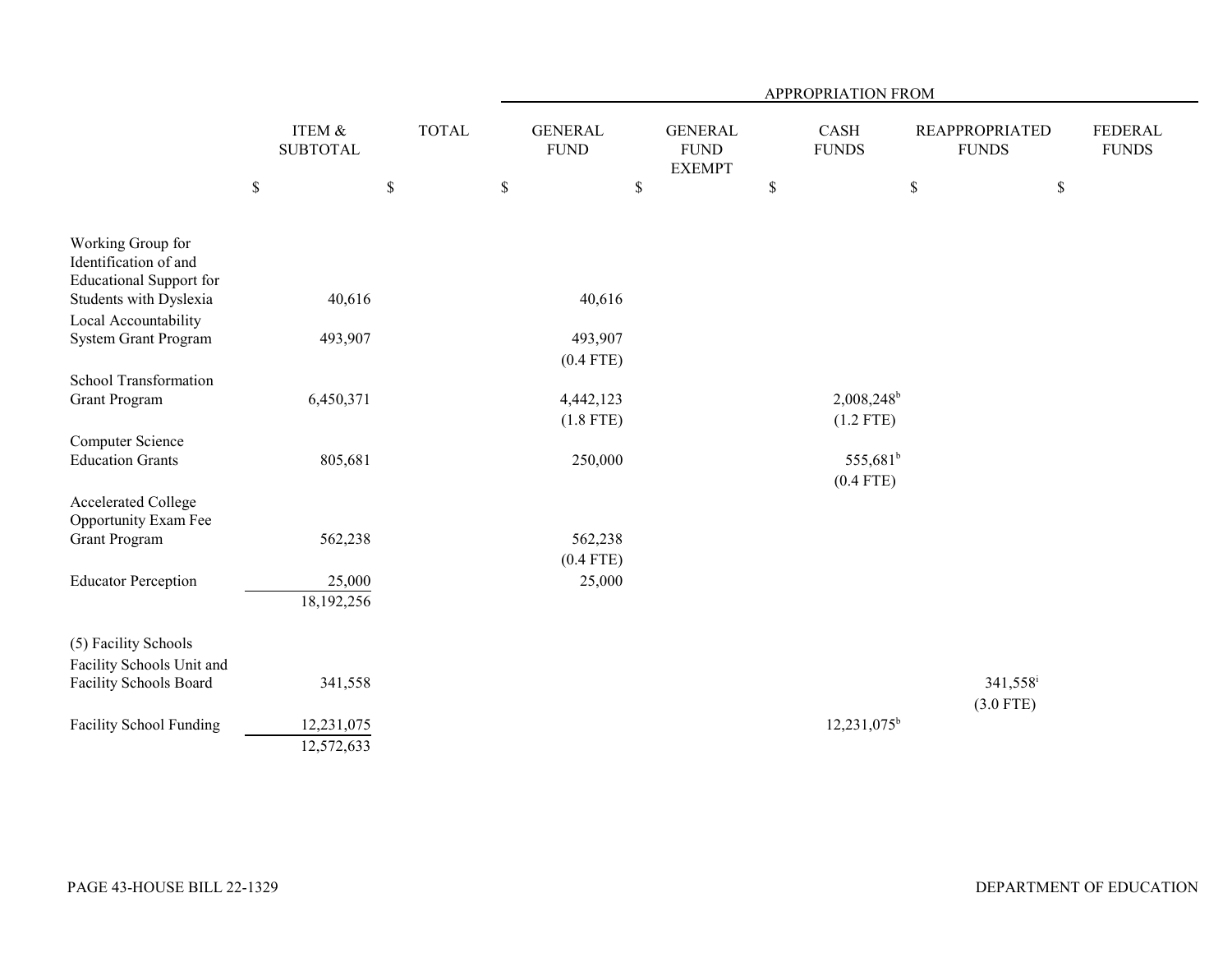|                                                        |                                      |              | APPROPRIATION FROM            |                                                |                           |                                       |                                |  |  |  |  |  |
|--------------------------------------------------------|--------------------------------------|--------------|-------------------------------|------------------------------------------------|---------------------------|---------------------------------------|--------------------------------|--|--|--|--|--|
|                                                        | <b>ITEM &amp;</b><br><b>SUBTOTAL</b> | <b>TOTAL</b> | <b>GENERAL</b><br><b>FUND</b> | <b>GENERAL</b><br><b>FUND</b><br><b>EXEMPT</b> | CASH<br><b>FUNDS</b>      | <b>REAPPROPRIATED</b><br><b>FUNDS</b> | <b>FEDERAL</b><br><b>FUNDS</b> |  |  |  |  |  |
|                                                        | $\$$                                 | $\mathbb S$  | $\mathbb S$                   | $\$$                                           | \$                        | $\$$                                  | $\mathbb{S}$                   |  |  |  |  |  |
| (6) Other Assistance                                   |                                      |              |                               |                                                |                           |                                       |                                |  |  |  |  |  |
| Appropriated Sponsored                                 |                                      |              |                               |                                                |                           |                                       |                                |  |  |  |  |  |
| Programs                                               | 694,978,846                          |              |                               |                                                | 2,500,000                 | $651,922^k$                           | 691,826,924(I)                 |  |  |  |  |  |
|                                                        |                                      |              |                               |                                                | $(1.0$ FTE)               | $(6.0$ FTE)                           | $(55.1$ FTE)                   |  |  |  |  |  |
| School Counselor Corps                                 |                                      |              |                               |                                                |                           |                                       |                                |  |  |  |  |  |
| <b>Grant Program</b>                                   | 12,260,970                           |              | 250,000                       |                                                | $12,010,970$ <sup>b</sup> |                                       |                                |  |  |  |  |  |
|                                                        |                                      |              |                               |                                                | $(2.0$ FTE)               |                                       |                                |  |  |  |  |  |
| <b>BOCES</b> Funding per                               |                                      |              |                               |                                                |                           |                                       |                                |  |  |  |  |  |
| Section 22-5-122, C.R.S.                               | 3,320,784                            |              |                               |                                                | 3,320,784 <sup>b</sup>    |                                       |                                |  |  |  |  |  |
|                                                        |                                      |              |                               |                                                | $(1.0$ FTE)               |                                       |                                |  |  |  |  |  |
| Contingency Reserve Fund                               | 1,000,000                            |              |                               |                                                | $1,000,000$ <sup>1</sup>  |                                       |                                |  |  |  |  |  |
| Supplemental On-line                                   |                                      |              |                               |                                                |                           |                                       |                                |  |  |  |  |  |
| <b>Education Services</b>                              | 1,220,000                            |              |                               |                                                | $1,220,000^{\rm m}$       |                                       |                                |  |  |  |  |  |
| Interstate Compact on                                  |                                      |              |                               |                                                |                           |                                       |                                |  |  |  |  |  |
| <b>Educational Opportunity</b>                         |                                      |              |                               |                                                |                           |                                       |                                |  |  |  |  |  |
| for Military Children                                  | 21,298                               |              |                               |                                                | $21,298$ <sup>b</sup>     |                                       |                                |  |  |  |  |  |
| <b>Educator Recruitment and</b><br>Retention Program - |                                      |              |                               |                                                |                           |                                       |                                |  |  |  |  |  |
| Financial Assistance                                   | 5,000,000                            |              | 5,000,000                     |                                                |                           |                                       |                                |  |  |  |  |  |
| College and Career                                     |                                      |              |                               |                                                |                           |                                       |                                |  |  |  |  |  |
| Readiness                                              | 232,731                              |              | 232,731                       |                                                |                           |                                       |                                |  |  |  |  |  |
|                                                        |                                      |              | $(2.4$ FTE)                   |                                                |                           |                                       |                                |  |  |  |  |  |
| <b>Concurrent Enrollment</b>                           |                                      |              |                               |                                                |                           |                                       |                                |  |  |  |  |  |
| Expansion and Innovation                               |                                      |              |                               |                                                |                           |                                       |                                |  |  |  |  |  |
| <b>Grant Program</b>                                   | 1,476,896                            |              |                               |                                                | $1,476,896^e$             |                                       |                                |  |  |  |  |  |
| Colorado High-impact                                   |                                      |              |                               |                                                |                           |                                       |                                |  |  |  |  |  |
| <b>Tutoring Program</b>                                | 4,980,098                            |              | 4,980,098                     |                                                |                           |                                       |                                |  |  |  |  |  |
|                                                        |                                      |              | $(1.2$ FTE)                   |                                                |                           |                                       |                                |  |  |  |  |  |
|                                                        |                                      |              |                               |                                                |                           |                                       |                                |  |  |  |  |  |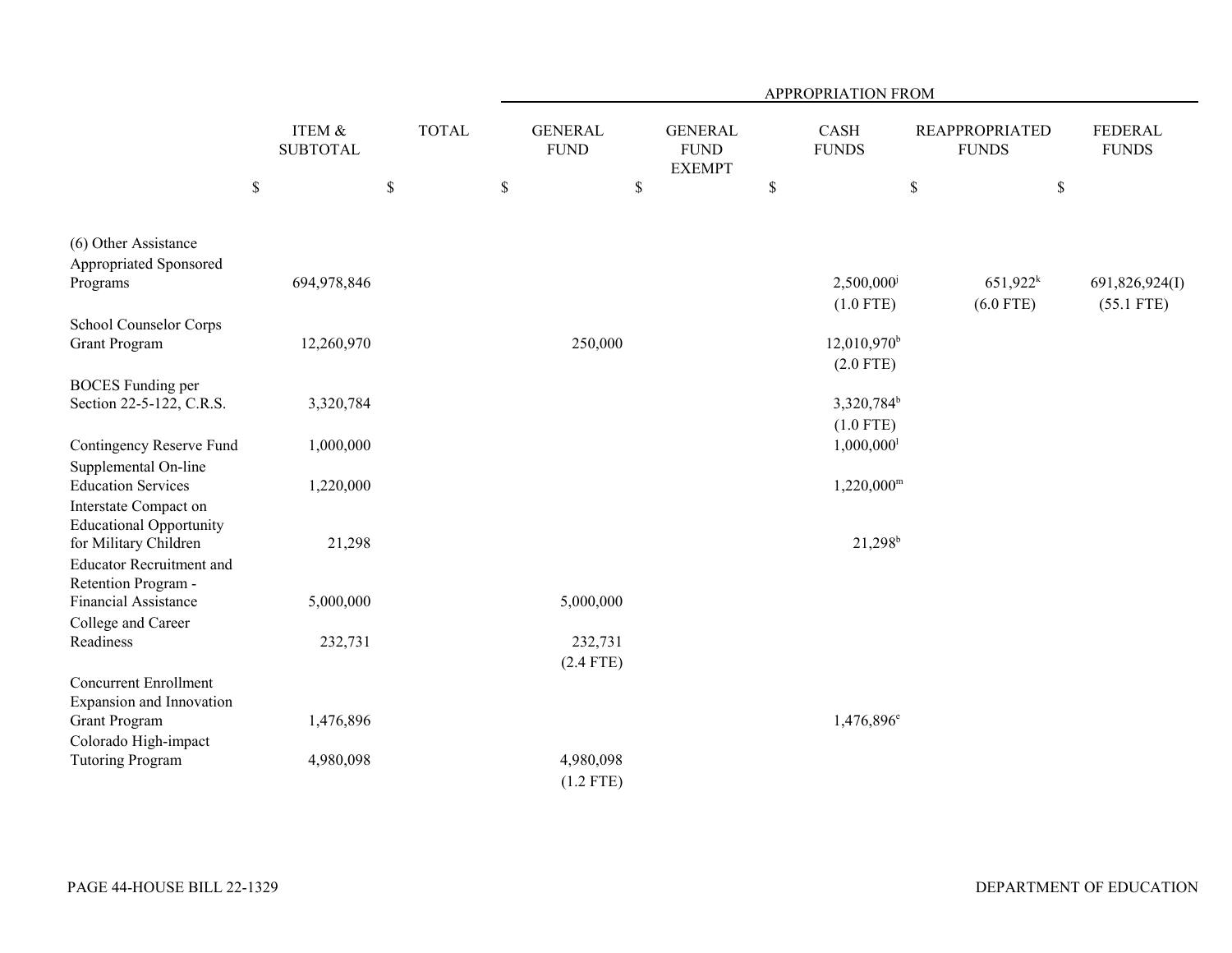|                                                                             |             |                                      |      |              | APPROPRIATION FROM            |      |                                                |      |                      |    |                                       |      |                                |  |
|-----------------------------------------------------------------------------|-------------|--------------------------------------|------|--------------|-------------------------------|------|------------------------------------------------|------|----------------------|----|---------------------------------------|------|--------------------------------|--|
|                                                                             |             | <b>ITEM &amp;</b><br><b>SUBTOTAL</b> |      | <b>TOTAL</b> | <b>GENERAL</b><br><b>FUND</b> |      | <b>GENERAL</b><br><b>FUND</b><br><b>EXEMPT</b> |      | CASH<br><b>FUNDS</b> |    | <b>REAPPROPRIATED</b><br><b>FUNDS</b> |      | <b>FEDERAL</b><br><b>FUNDS</b> |  |
|                                                                             | $\mathbb S$ |                                      | $\$$ |              | \$                            | $\$$ |                                                | $\$$ |                      | \$ |                                       | $\$$ |                                |  |
| John W. Buckner<br>Automatic Enrollment in<br><b>Advanced Courses Grant</b> |             |                                      |      |              |                               |      |                                                |      |                      |    |                                       |      |                                |  |
| Program                                                                     |             | 250,000                              |      |              | 250,000                       |      |                                                |      |                      |    |                                       |      |                                |  |
|                                                                             |             |                                      |      |              | $(0.3$ FTE)                   |      |                                                |      |                      |    |                                       |      |                                |  |
| Early Childhood Program                                                     |             |                                      |      |              |                               |      |                                                |      |                      |    |                                       |      |                                |  |
| Transition                                                                  |             | 98,787                               |      |              | 98,787                        |      |                                                |      |                      |    |                                       |      |                                |  |
|                                                                             |             |                                      |      |              | $(1.0$ FTE)                   |      |                                                |      |                      |    |                                       |      |                                |  |
| High School Innovative                                                      |             |                                      |      |              |                               |      |                                                |      |                      |    |                                       |      |                                |  |
| Learning Pilot Program                                                      |             | 349,039                              |      |              | 349,039                       |      |                                                |      |                      |    |                                       |      |                                |  |
|                                                                             |             |                                      |      |              | (0.6 FTE)                     |      |                                                |      |                      |    |                                       |      |                                |  |
| Fourth-year Innovation<br>Pilot Program -                                   |             |                                      |      |              |                               |      |                                                |      |                      |    |                                       |      |                                |  |
| Distributions to LEPs                                                       |             | 68,208                               |      |              | 68,208                        |      |                                                |      |                      |    |                                       |      |                                |  |
| Parents Encouraging                                                         |             |                                      |      |              |                               |      |                                                |      |                      |    |                                       |      |                                |  |
| <b>Parents Conferences</b>                                                  |             | 68,000                               |      |              | 68,000                        |      |                                                |      |                      |    |                                       |      |                                |  |
| Career Development                                                          |             |                                      |      |              |                               |      |                                                |      |                      |    |                                       |      |                                |  |
| Success Program <sup>11</sup>                                               |             | 4,520,000                            |      |              | 4,520,000                     |      |                                                |      |                      |    |                                       |      |                                |  |
|                                                                             |             | 729,845,657                          |      |              |                               |      |                                                |      |                      |    |                                       |      |                                |  |

<sup>a</sup> This amount shall be from the State Public School Fund created in Section 22-54-114 (1), C.R.S., from interest and income earned on the investment of money in the Public School Fund that is credited to the State Public School Fund pursuant to Section 22-41-102 (3)(g), C.R.S.

 $b$  These amounts shall be from the State Education Fund created in Section 17 (4)(a) of Article IX of the State Constitution. Pursuant to Section 17 (3) of Article IX of the State Constitution, appropriations from the State Education Fund are not subject to the limitation on fiscal year spending set forth in Section 20 of Article X of the State Constitution.

<sup>c</sup> This amount shall be from the Start Smart Nutrition Program Fund created in Section 22-82.7-105 (1), C.R.S.

<sup>d</sup> This amount shall be from Medicaid funds transferred from the Department of Health Care Policy and Financing from the Transfer to Department of Education for Public School Health Services Administration line item in the Executive Director's Office.

e These amounts shall be from the Marijuana Tax Cash Fund created in Section 39-28.8-501 (1), C.R.S.

f These amounts shall be from the Public School Capital Construction Assistance Fund created in Section 22-43.7-104 (1), C.R.S.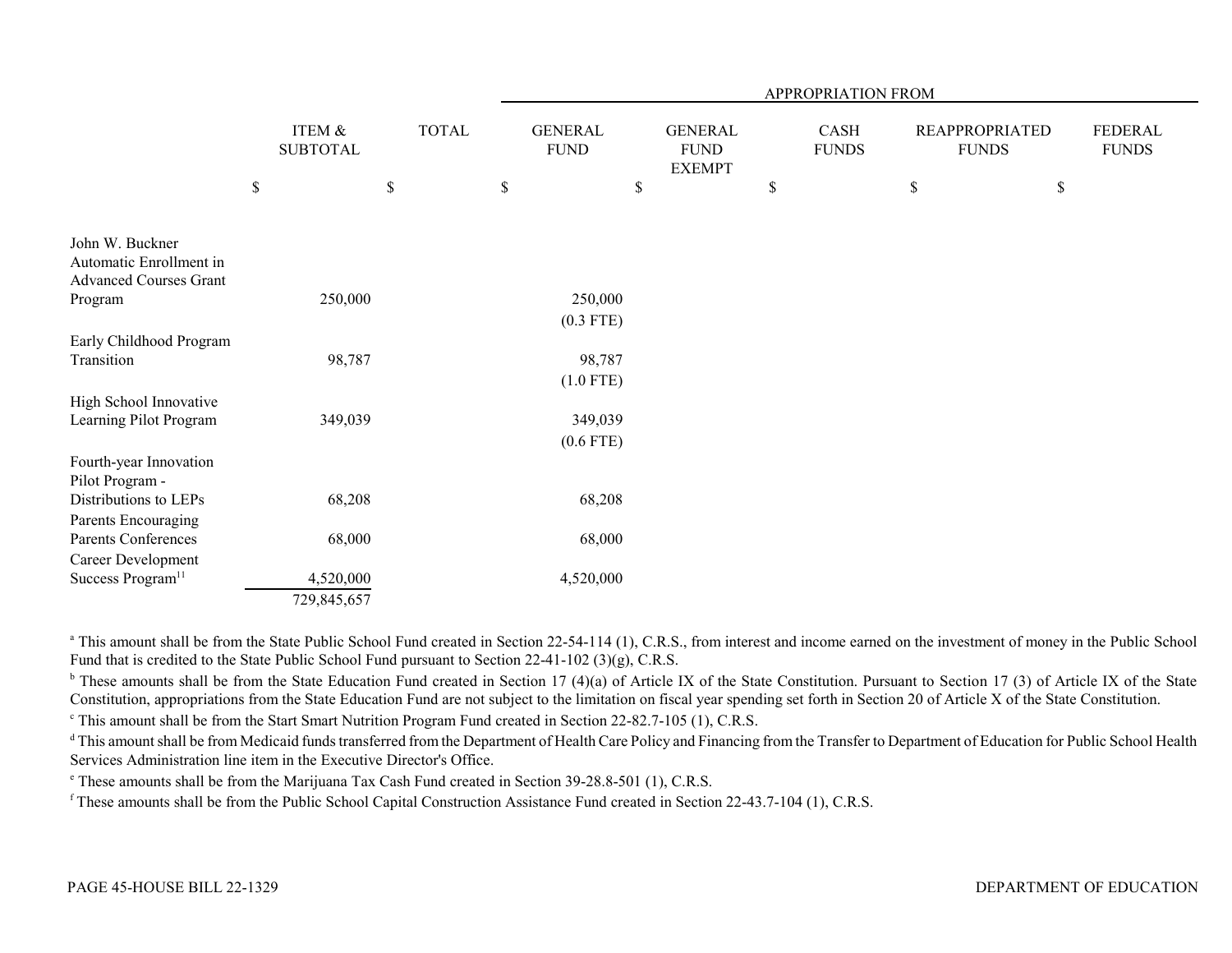|                   |       |                |               | APPROPRIATION FROM |                       |                |
|-------------------|-------|----------------|---------------|--------------------|-----------------------|----------------|
|                   |       |                |               |                    |                       |                |
| <b>ITEM &amp;</b> | TOTAL | <b>GENERAL</b> | GENERAL       | CASH               | <b>REAPPROPRIATED</b> | <b>FEDERAL</b> |
| <b>SUBTOTAL</b>   |       | <b>FUND</b>    | <b>FUND</b>   | <b>FUNDS</b>       | <b>FUNDS</b>          | <b>FUNDS</b>   |
|                   |       |                | <b>EXEMPT</b> |                    |                       |                |
|                   |       |                |               |                    |                       |                |

<sup>g</sup> Of this amount, \$23,939,893 shall be from the State Education Fund created in Section 17 (4)(a) of Article IX of the State Constitution, and \$17,978,510 shall be from the Charter School Facilities Assistance Account, an account within the Public School Capital Construction Assistance Fund, created in Section 22-43.7-104 (2)(d), C.R.S. Pursuant to Section 17 (3) of Article IX of the State Constitution, appropriations from the State Education Fund are not subject to the limitation on fiscal year spending set forth in Section 20 of Article X of the State Constitution.

<sup>h</sup> Of these amounts, \$34,101,732 shall be from the Early Literacy Fund created in Section 22-7-1210 (1), C.R.S., from money transferred from the State Education Fund pursuant to Section 22-7-1210 (1)(d)(I), C.R.S., and \$5,378,678 shall be from the Marijuana Tax Cash Fund created in Section 39-28.8-501 (1), C.R.S.

<sup>i</sup> This amount shall be transferred from the Facility School Funding line item appropriation in the Assistance to Public Schools section of this department.

<sup>j</sup> This amount shall be from various grants and donations.

k This amount shall be transferred from the Department of Human Services from the Division of Early Care and Learning.

<sup>1</sup> This amount shall be from the Contingency Reserve Fund created in Section 22-54-117 (1)(a), C.R.S.

m This amount shall be from the State Public School Fund created in Section 22-54-114 (1), C.R.S., from federal mineral leasing revenues transferred to the State Public School Fund pursuant to Sections 22-54-114 (1) and 34-63-102, C.R.S.

## **(D) Indirect Cost Assessment**

| <b>Indirect Cost Assessment</b> | 3,837,060<br>J.OJ | 25,000 | -- ---<br>، ب | 3,756,489(I)<br><b>ب</b> پ |
|---------------------------------|-------------------|--------|---------------|----------------------------|
|---------------------------------|-------------------|--------|---------------|----------------------------|

<sup>a</sup> This amount shall be from various grants and donations.

<sup>b</sup> This amount shall be transferred from the Department of Health Care Policy and Financing from the Transfer to Department of Education for Public School Health Services line item appropriation in the Executive Director's Office.

6,727,156,113

| (3) LIBRARY PROGRAMS     |           |              |                   |              |
|--------------------------|-----------|--------------|-------------------|--------------|
| Administration           | ,203,168  | 935,755      | $267,413^{\circ}$ |              |
|                          |           | $(11.8$ FTE) | $(2.5$ FTE)       |              |
| Federal Library Funding  | 3,293,558 |              |                   | 3,293,558(I) |
|                          |           |              |                   | $(23.8$ FTE) |
| Colorado Library         |           |              |                   |              |
| Consortium               | ,000,000  | 1,000,000    |                   |              |
| Colorado Virtual Library | 379,796   | 359,796      | $20,000^{\rm a}$  |              |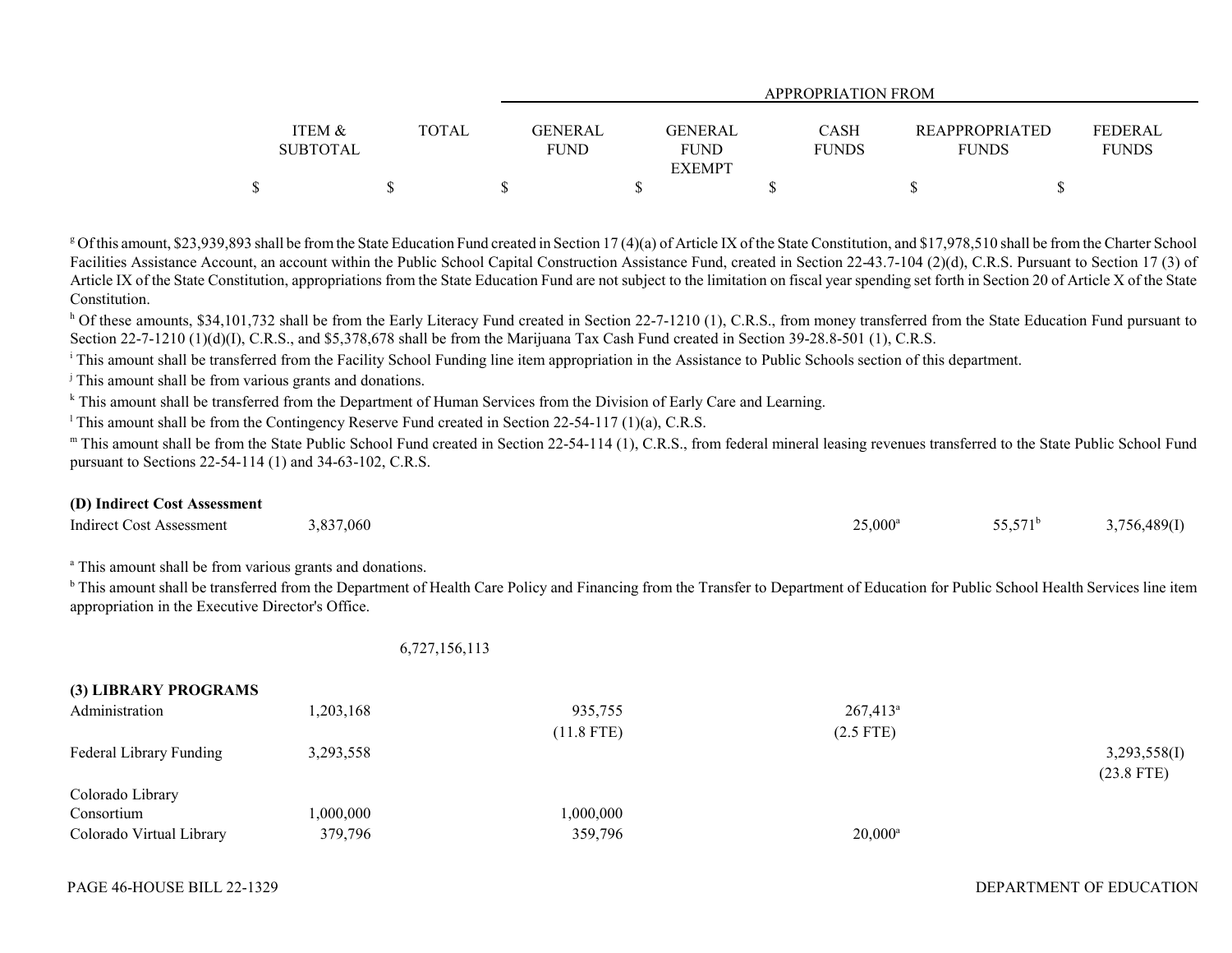|                                                  |                           |              | APPROPRIATION FROM            |    |                                                |    |                             |    |                                       |    |                         |
|--------------------------------------------------|---------------------------|--------------|-------------------------------|----|------------------------------------------------|----|-----------------------------|----|---------------------------------------|----|-------------------------|
|                                                  | ITEM &<br><b>SUBTOTAL</b> | <b>TOTAL</b> | <b>GENERAL</b><br><b>FUND</b> |    | <b>GENERAL</b><br><b>FUND</b><br><b>EXEMPT</b> |    | <b>CASH</b><br><b>FUNDS</b> |    | <b>REAPPROPRIATED</b><br><b>FUNDS</b> |    | FEDERAL<br><b>FUNDS</b> |
|                                                  | \$                        | \$           | \$                            | \$ |                                                | \$ |                             | \$ |                                       | \$ |                         |
| Colorado Talking Book                            |                           |              |                               |    |                                                |    |                             |    |                                       |    |                         |
| Library                                          | 346,146                   |              | 96,146                        |    |                                                |    |                             |    | $250,000^{\rm b}$                     |    |                         |
|                                                  | $(2.7$ FTE)               |              |                               |    |                                                |    |                             |    |                                       |    |                         |
| Reading Services for the<br>Blind <sup>12</sup>  | 660,000                   |              | 50,000                        |    |                                                |    |                             |    | $610,000^{\circ}$                     |    |                         |
| State Grants to Publicly-<br>Supported Libraries |                           |              |                               |    |                                                |    |                             |    |                                       |    |                         |
| Program                                          | 3,001,519                 |              | 3,001,519                     |    |                                                |    |                             |    |                                       |    |                         |
| Colorado Imagination                             |                           |              |                               |    |                                                |    |                             |    |                                       |    |                         |
| Library Program                                  | 907,140                   |              | 907,140                       |    |                                                |    |                             |    |                                       |    |                         |
| <b>Indirect Cost Assessment</b>                  | 55,327                    |              |                               |    |                                                |    |                             |    |                                       |    | 55,327(I)               |
|                                                  |                           | 10,846,654   |                               |    |                                                |    |                             |    |                                       |    |                         |

<sup>a</sup> These amounts shall be from grants and donations.

<sup>b</sup> This amount shall be from money appropriated from the Colorado Telephone Users with Disabilities Fund to the Department of Regulatory Agencies for the Colorado Talking Book Library, pursuant to Section  $40-17-104$  (1)(b)(III), C.R.S.

<sup>c</sup> This amount shall be from money appropriated from the Colorado Telephone Users with Disabilities Fund to the Department of Regulatory Agencies, to be credited to the Reading Services for the Blind Cash Fund created in Section 24-90-105.5 (5), C.R.S., pursuant to Section 40-17-104 (1), C.R.S.

## **(4) SCHOOL FOR THE DEAF AND THE BLIND**

## **(A) School Operations**

| Personal Services                  | 12, 113, 724  |
|------------------------------------|---------------|
|                                    | $(153.1$ FTE) |
| <b>Early Intervention Services</b> | 1,310,372     |
|                                    | $(10.0$ FTE)  |
| Shift Differential                 | 141,569       |
| <b>Operating Expenses</b>          | 733,291       |
| <b>Vehicle Lease Payments</b>      | 36,302        |
| <b>Utilities</b>                   | 745,981       |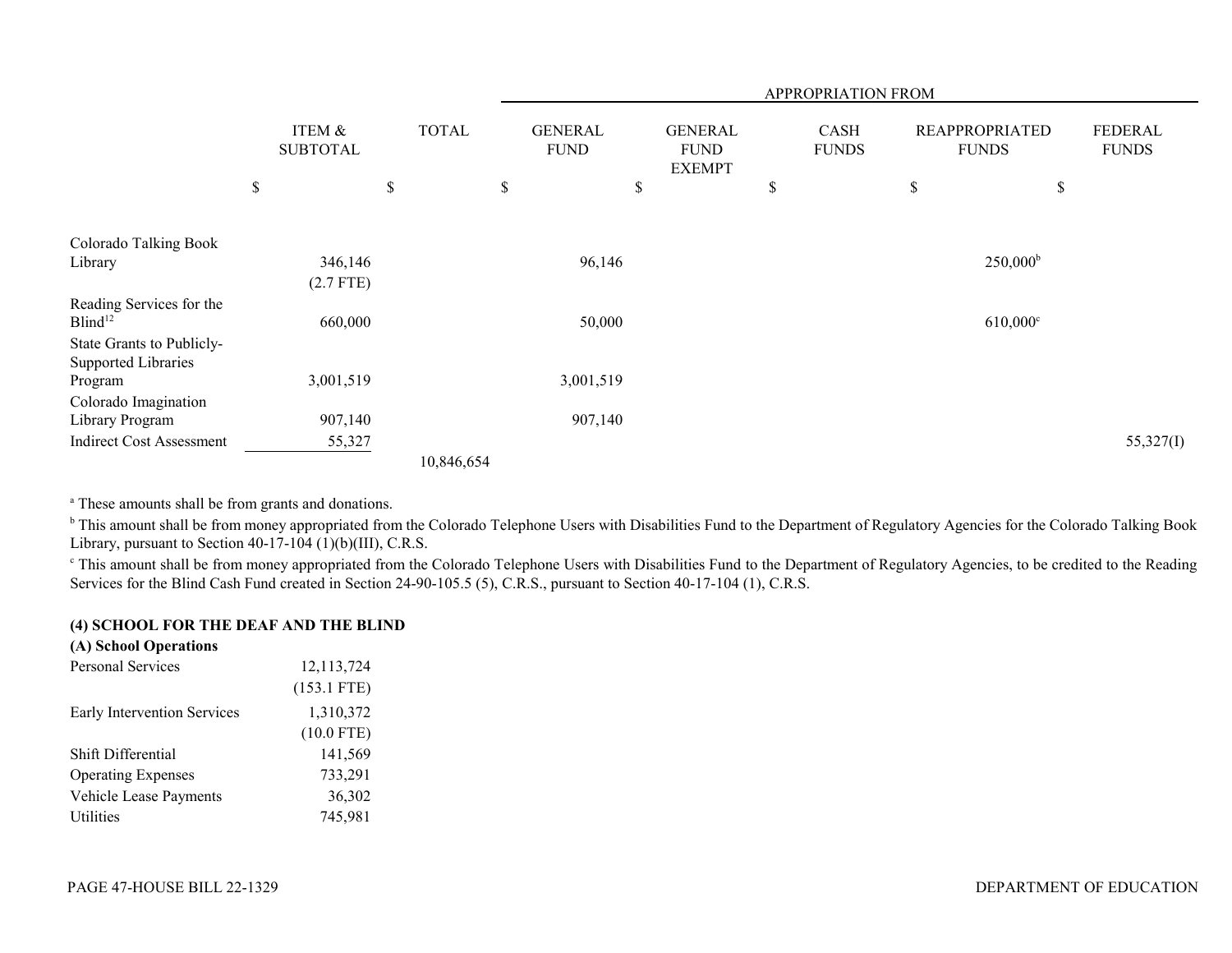|                          |                           |              |                               |                                                | APPROPRIATION FROM   |                                       |                                |
|--------------------------|---------------------------|--------------|-------------------------------|------------------------------------------------|----------------------|---------------------------------------|--------------------------------|
|                          | ITEM &<br><b>SUBTOTAL</b> | <b>TOTAL</b> | <b>GENERAL</b><br><b>FUND</b> | <b>GENERAL</b><br><b>FUND</b><br><b>EXEMPT</b> | CASH<br><b>FUNDS</b> | <b>REAPPROPRIATED</b><br><b>FUNDS</b> | <b>FEDERAL</b><br><b>FUNDS</b> |
|                          | \$                        | \$           | \$                            | \$                                             | \$                   | \$<br>\$                              |                                |
|                          |                           |              |                               |                                                |                      |                                       |                                |
| Allocation of State and  |                           |              |                               |                                                |                      |                                       |                                |
| Federal Categorical      |                           |              |                               |                                                |                      |                                       |                                |
| Program Funding          | 187,846                   |              |                               |                                                |                      |                                       |                                |
|                          | $(0.4$ FTE)               |              |                               |                                                |                      |                                       |                                |
| Medicaid Reimbursements  |                           |              |                               |                                                |                      |                                       |                                |
| for Public School Health |                           |              |                               |                                                |                      |                                       |                                |
| Services                 | 429,046                   |              |                               |                                                |                      |                                       |                                |
|                          | $(1.5$ FTE)               |              |                               |                                                |                      |                                       |                                |
|                          | 15,698,131                |              | 13,325,509                    |                                                |                      | 2,372,622 <sup>a</sup>                |                                |

<sup>a</sup> Of this amount, \$1,720,730 shall be transferred from the Facility School Funding line item appropriation in the Assistance to Public Schools section of this department, \$429,046 shall be transferred from the Department of Health Care Policy and Financing from the Public School Health Services line item appropriation in the Other Medical Services section, \$187,846 shall be transferred from various line items in the Assistance to Public Schools section of this department, and \$35,000 shall be transferred from the Appropriated Sponsored Programs line item appropriation in the Assistance to Public Schools section of this department.

|  |  | (B) Special Purpose |
|--|--|---------------------|
|--|--|---------------------|

| Fees and Conferences      | 120,000     |
|---------------------------|-------------|
| <b>Outreach Services</b>  | 1,000,000   |
|                           | $(6.2$ FTE) |
| Tuition from Out-of-state |             |
| Students                  | 200,000     |
| Grants                    | 1,000,000   |
|                           | $(6.0$ FTE) |
|                           | 2,320,000   |

 $1,070,000^{\circ}$   $1,250,000^{\circ}$   $1,250,000^{\circ}$ 

<sup>a</sup> Of this amount, \$750,000 shall be from fees collected from school districts, boards of cooperative services, and private entities for the purposes of outreach services, \$200,000 shall be tuition payments received from other states, and \$120,000 shall be from fees and charges for workshops and conferences.

<sup>b</sup> This amount shall be from various federal funds transferred from the Assistance to Public Schools section of this department.

18,018,131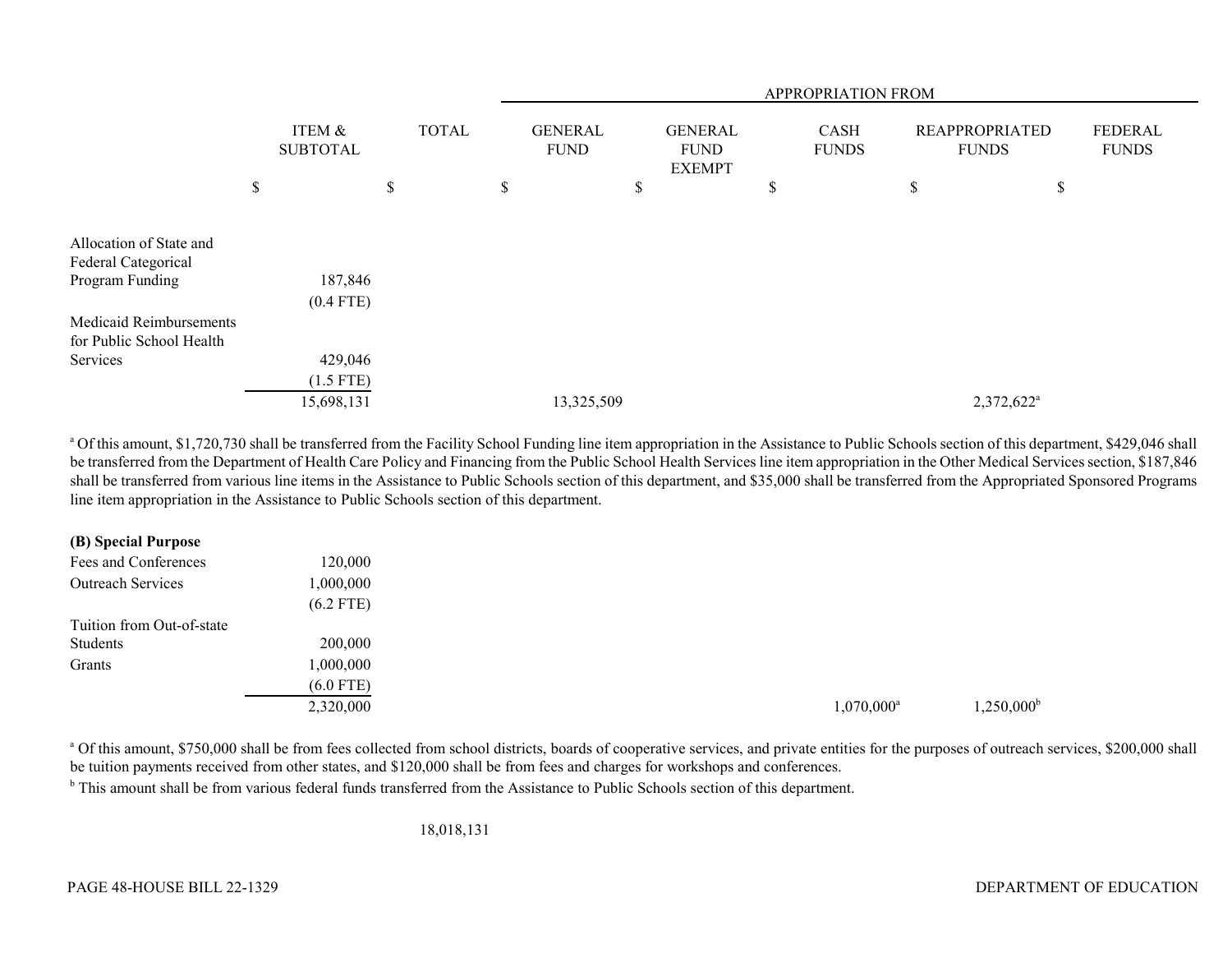|                                      |                           |                 |                               |                                                | <b>APPROPRIATION FROM</b>   |   |                                       |                                |  |
|--------------------------------------|---------------------------|-----------------|-------------------------------|------------------------------------------------|-----------------------------|---|---------------------------------------|--------------------------------|--|
|                                      | ITEM &<br><b>SUBTOTAL</b> | <b>TOTAL</b>    | <b>GENERAL</b><br><b>FUND</b> | <b>GENERAL</b><br><b>FUND</b><br><b>EXEMPT</b> | <b>CASH</b><br><b>FUNDS</b> |   | <b>REAPPROPRIATED</b><br><b>FUNDS</b> | <b>FEDERAL</b><br><b>FUNDS</b> |  |
|                                      | \$                        | ъ               | \$                            | D                                              |                             | S |                                       |                                |  |
| <b>TOTALS PART IV</b><br>(EDUCATION) |                           | \$6,918,890,299 | \$3,400,754,379               | $$1,088,947,539$ <sup>a</sup>                  | $$1,308,755,646^b$          |   | $$71,939,548^{\circ}$                 | $$1,048,493,187$ <sup>d</sup>  |  |

a This amount shall be from the General Fund Exempt Account created in Section 24-77-103.6 (2), C.R.S.

 $b$  Of this amount, \$4,085,344 contains an (I) notation.

 $\degree$  Of this amount, \$43,900,000 contains an (I) notation.

 $d$  This amount contains an  $(I)$  notation.

**FOOTNOTES** -- The following statements are referenced to the numbered footnotes throughout section 2.

- 8 Department of Education, Assistance to Public Schools, Public School Finance, State Share of Districts' Total Program Funding -- Pursuant to sections 22-35- 108 (2)(a) and 22-35-108.5 (2)(b)(II), C.R.S., the purpose of this footnote is to specify what portion of this appropriation is intended to be available for the Accelerating Students Through Concurrent Enrollment (ASCENT) Program and the Teacher Recruitment Education and Preparation (TREP) Program for FY 2022-23. It is the General Assembly's intent that the Department of Education be authorized to utilize up to \$4,249,000 of this appropriation to fund qualified students designated as ASCENT Program participants and \$1,699,600 of this appropriation to fund qualified students designated as TREP Program participants. This amount is calculated based on an estimated 500 FTE ASCENT Program participants and 200 FTE TREP Program participants funded at a rate of \$8,498 per FTE pursuant to section 22-54-204 (4.7), C.R.S.
- 9 Department of Education, Assistance to Public Schools, Grant Programs, Distributions, and Other Assistance, Capital Construction, Public School Capital Construction Assistance Board - Cash Grants -- This appropriation remains available until the completion of the project or the close of the 2024-25 fiscal year, whichever comes first.
- 10 Department of Education, Assistance to Public Schools, Grant Programs, Distributions, and Other Assistance, Reading and Literacy, Early Literacy Program Administration and Technical Support; Early Literacy Competitive Grant Program; Early Literacy Program Evidence Based Training Provided to Teachers; Early Literacy Program Per Pupil Intervention Program -- The Department is authorized to transfer up to \$1,500,000 cash funds from the Early Literacy Fund created in Section 22-7-1210 (1), C.R.S., among the line items designated with this footnote, except that the amount for Early Literacy Program Administration and Technical Support may be increased by no more than ten percent based on an assumption that the Department may require an additional 2.0 FTE.
- 11 Department of Education, Assistance to Public Schools, Grant Programs, Distributions, and Other Assistance, Other Assistance, Career Development Success Program -- It is the General Assembly's intent that \$200,000 of this appropriation be used for activities other than direct grants to school districts.